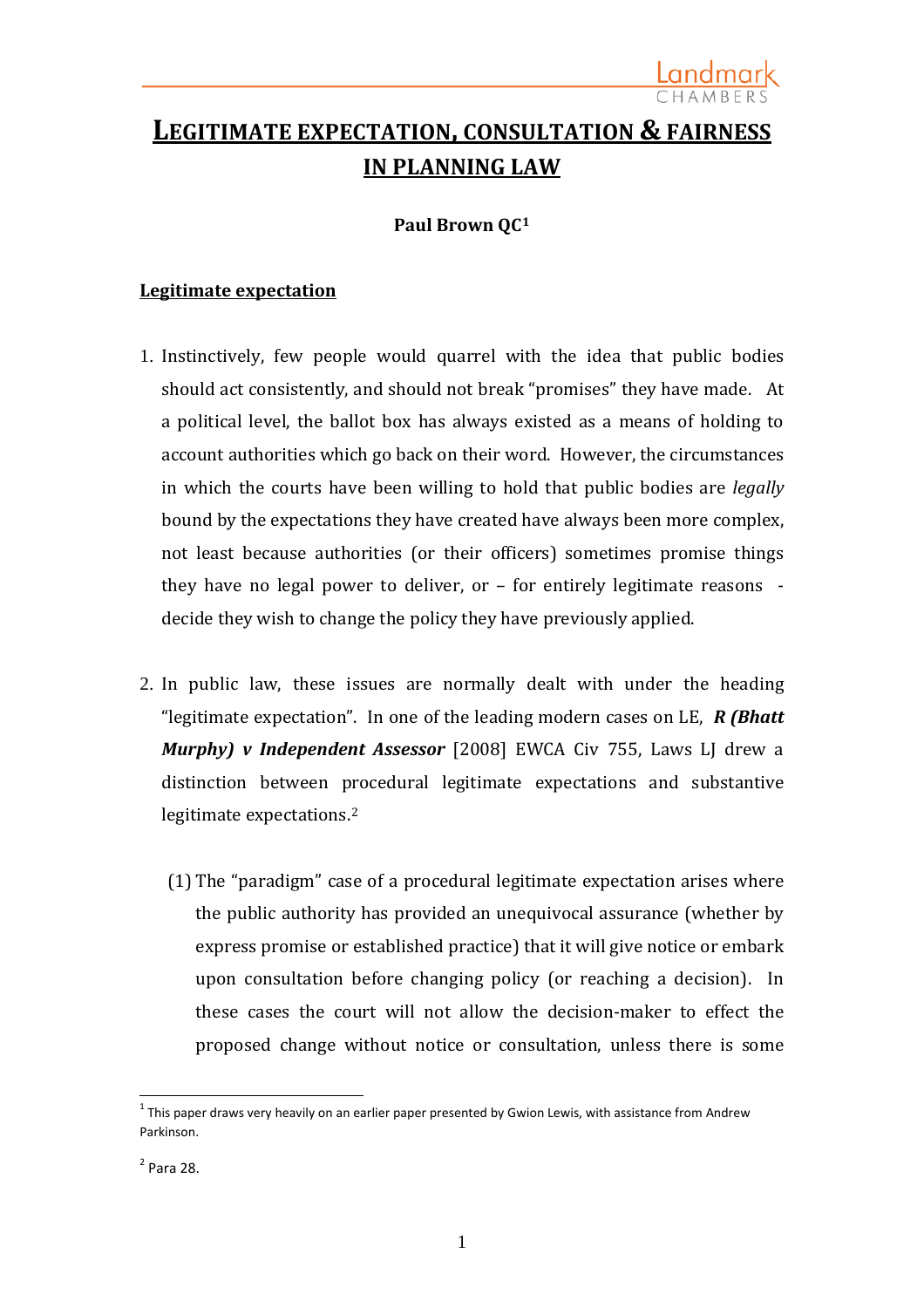overriding legal duty or countervailing public interest which requires this. In such cases, Laws LJ doubted whether it mattered that the claimant had known of or relied on the promise, because the issue was not simply the impact on the individual, but also the fact that good administration requires public bodies to deal straightforwardly and consistently with the public;

- (2) Substantive legitimate expectations arise where the court allows a claim to enforce the continued enjoyment of the content or substance of an existing practice or policy. However, as Laws LJ explained, such an expectation could not logically exist simply because a public body had adopted a particular policy without defining an end-date: if that were the case, authorities would never be able to change any policy they adopted. For a substantive legitimate expectation to result in a situation where the authority was not able to depart from it, there would generally need to be a "specific undertaking, directed at a particular individual or group, but which the relevant policy's continuance is assured."<sup>[3](#page-1-0)</sup> And even in such cases, a substantive promise cannot be binding if it is *ultra vires* or inconsistent with the statutory duties imposed on the authority.
- 3. To these two categories, Laws LJ added a third, which he called the "secondary case of procedural expectation". These were situations where, without any express promise, the public authority has established a policy substantially affecting a specific person or persons who, in the circumstances, reasonably relied on its continuance. In such cases, legitimate expectation did not operate to prevent changes to the policy, but could operate to "provide a cushion against the change" or prevent the change being made abruptly, by imposing a requirement to notify and consult on the proposed change.

<span id="page-1-0"></span><sup>3</sup> *Ex p. Coughlan* **was an example of this. In that case, disabled residents of a care home had been promised by the health authority that it would be their home for life. This was an express and unqualified promise made to a small group of people on a number of occasions in precise terms**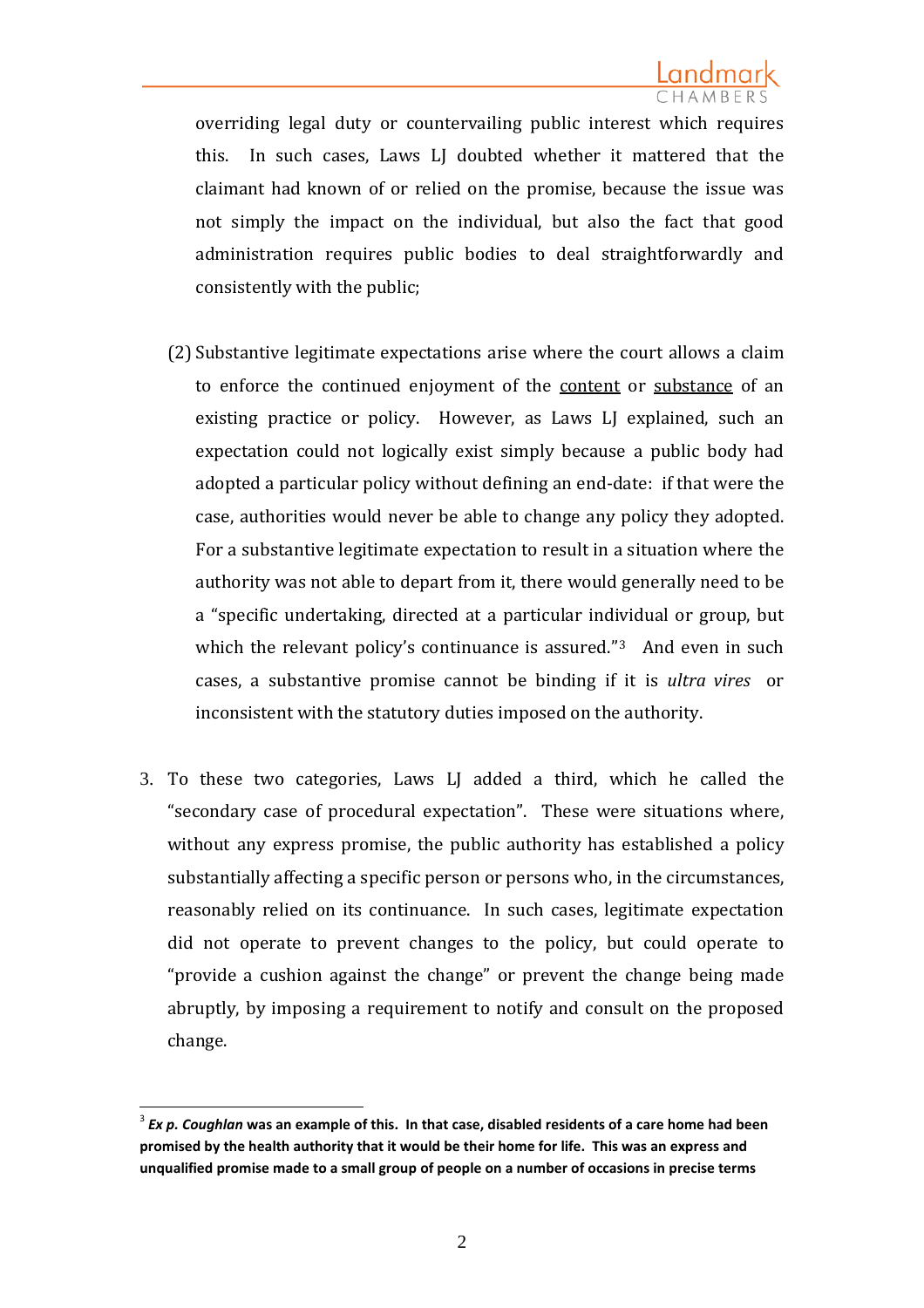4. The last year and a half has seen a number of important cases addressing the topic of legitimate expectations in the planning context. It is helpful to look at them in the context of Laws LJ's tripartite division.

# *A. Consultation/Procedural promises*

- 5. In the sphere of planning law, it has been clear for some time that a LPA's Statement of Community Involvement can give rise to a procedural expectation which falls within Laws LJ's "paradigm example":
	- (1)In *R (Majed) v London Borough of Camden* **[2009] EWCA Civ 1029** the claimants had not been notified of a planning application, even though Camden's SCI indicated that they should have been. Sullivan LJ was unimpressed by the Council's argument that this did not matter, because the SCI went further than the statutory duty under the GDPO. As he put it "legitimate expectation comes into play when there is a promise or practice to do more than that which is required by statute";
	- (2)In *R (Kelly) v. London Borough of Hounslow* **[2010] EWHC Civ 1256** the Court quashed a decision where, contrary to the LPA's SCI, the claimant had not been informed of the date of the Committee meeting in time to address it.
- 6. This principle has been reinforced and extended in two recent cases. The first is *R. (on the application of Vieira) v Camden LBC* [2012] EWHC 287 (Admin), which confirms the need for a planning authority which has adopted a Statement of Community Involvement to adhere to it, and applies the same reasoning to other published procedures and planning protocols.
- 7. In *Vieira*, the Claimants applied for judicial review of the local authority's decision to grant retrospective planning permission for a conservatory and trellis screen built without planning permission on neighbouring property. The local authority consulted the Claimants, who objected through their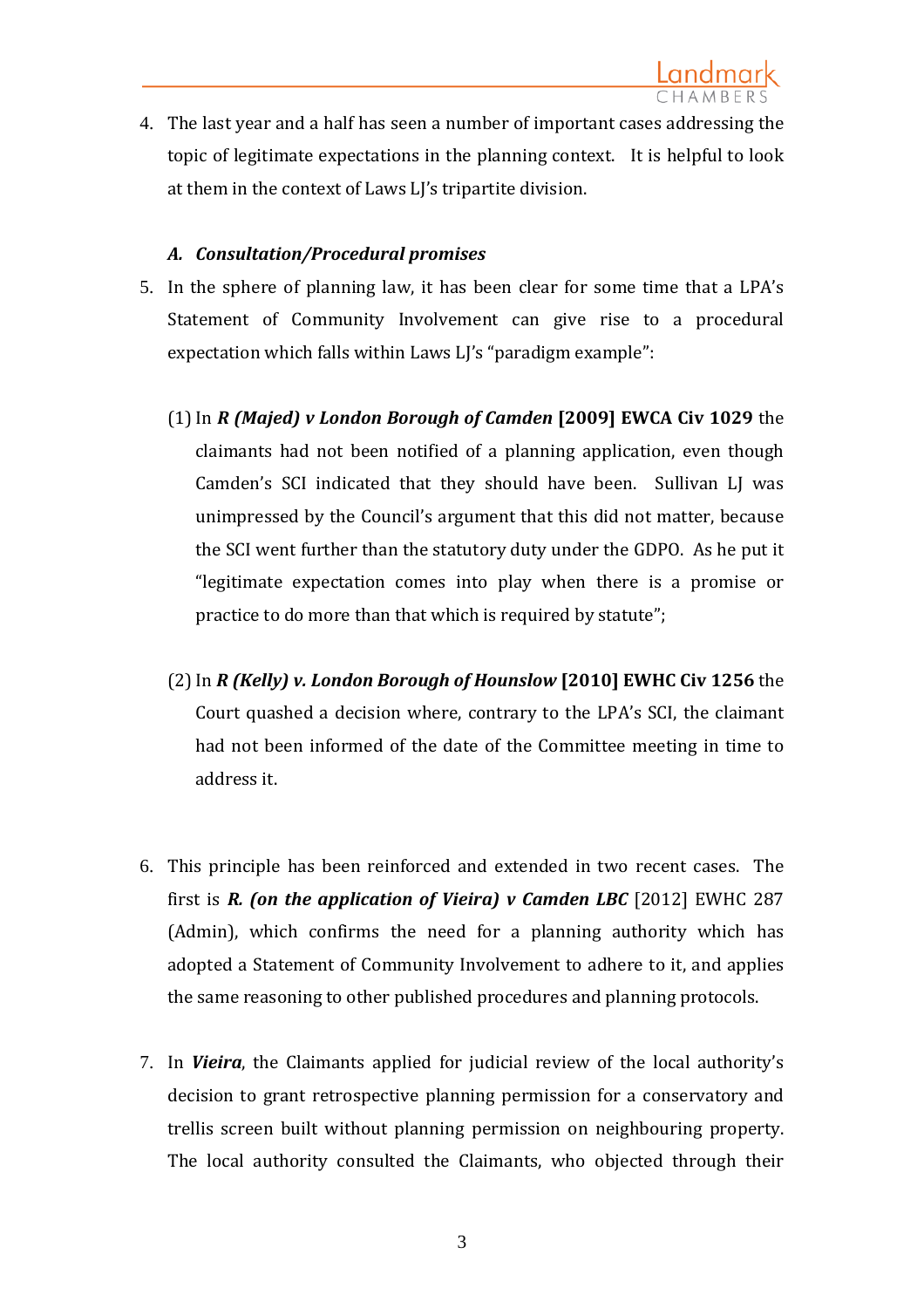planning consultants to the proposals on the basis of the harm to outlook and the character of the conservation area by the trellis, and the loss of privacy caused by the siting of the conservatory.

- 8. The application was then sent to a members briefing panel to determine whether it should be dealt with by officers under delegated powers or by members through the Council's development control committee. The panel decided to defer the decision, pending further negotiations with the Claimants. A planning officer wrote to the Claimants incorrectly stating that the application had been approved, subject to the trellis being reduced in height to 1.8 metres. The Claimants objected to this, and asked if any revised plans had been submitted. The neighbour submitted an amended drawing reducing the height of the trellis. Neither this, nor an officer's report commenting favourably on the amended plan, were placed on the Council's website or sent to the Claimants. Permission was granted by officers, without the matter having gone back to the panel.
- 9. The Claimants argued that the local authority was in breach of three legitimate expectations:
	- (1) That it would consult the Claimants on the revised drawing, as indicated in its Statement of Community Involvement;
	- (2) That application documents and reports would be made available on its website for comment before panel meetings, as stated in its published procedure for members briefings, and the Statement;
	- (3) That a "members' briefing panel" would be consulted on whether the application should be referred to committee, as indicated in its planning protocol, the procedure for members briefings and its website.
- 10. It was held by Lang J that the Claimants did have a legitimate expectation derived from the Statement of Community Involvement that, following the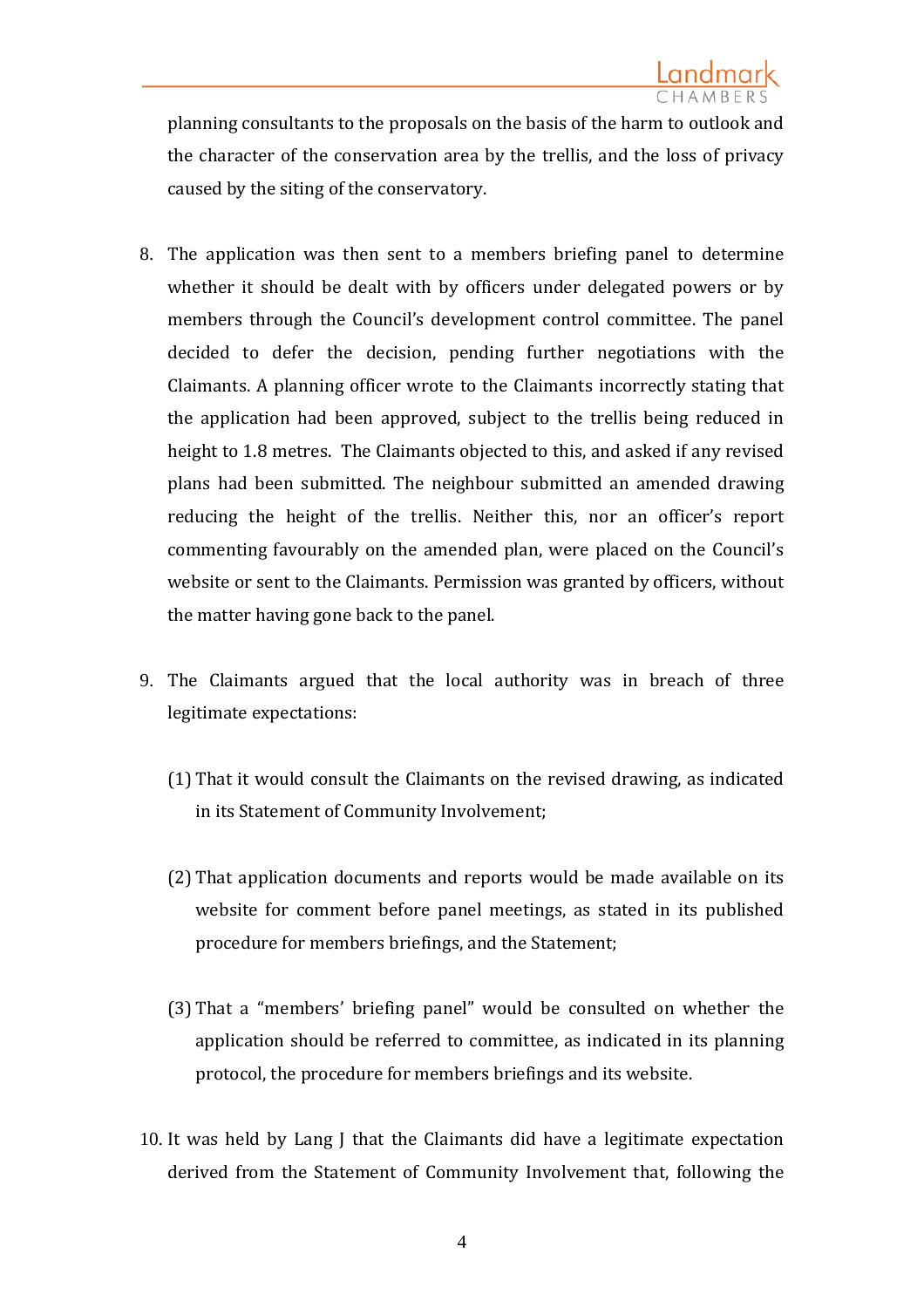revision of the planning application, the revised plans would be re-consulted upon. It was found that the revision in this case was particularly significant:

*"In the present case the effect of the revision was not apparent until the amended drawing was submitted. The extent of the reductions in the size of the trellis and the location of those changes was not known until that point. The extent to which that would permit greater overlooking or reduce impacts on outlook could not be assessed until the drawing was produced…Substantial and important representations would have been made on the report and revised drawing if they had been published in accordance with the Defendant's policies."*

- 11. It had been practicable to consult on the amendment, and the local authority had made no attempt to do so. It had breached the Claimants' legitimate expectation and had given no valid explanation.
- 12. Further, it was held that, whilst there was no evidence of a sufficiently clear representation that amended plans would be put on the website, the planning protocol and the website included clear representations that officers' reports would be available online in advance of members briefing meetings:

*"As well as fulfilling the need for openness, this practice is intended to enable interested parties to consider the report and make any additional comments in advance of the meeting. By failing to make the officer's report available, the Defendant breached the Claimants' legitimate expectation that they would be able to see, and comment on, the officer's report before the meeting.* 

*Of course, there may be instances where the report is not available online for good reason. Or where the case officer makes the report available to objectors by some other means, such as email or post. Unfortunately, in this case no good reason has been put forward to explain the omission. Although the Claimants' consultants emailed the planning officer on 20 May and 1 June asking for information, the planning officer did not respond."* 

13. Finally, it was held that where a decision on mode of determination had been deferred, the local authority had plainly anticipated that the application would be referred back to the panel for a decision to be made later. There was a legitimate expectation that the panel would be consulted over whether the application would be decided by officers or referred to committee. Objectors were entitled to the benefit of that, since part of the members' role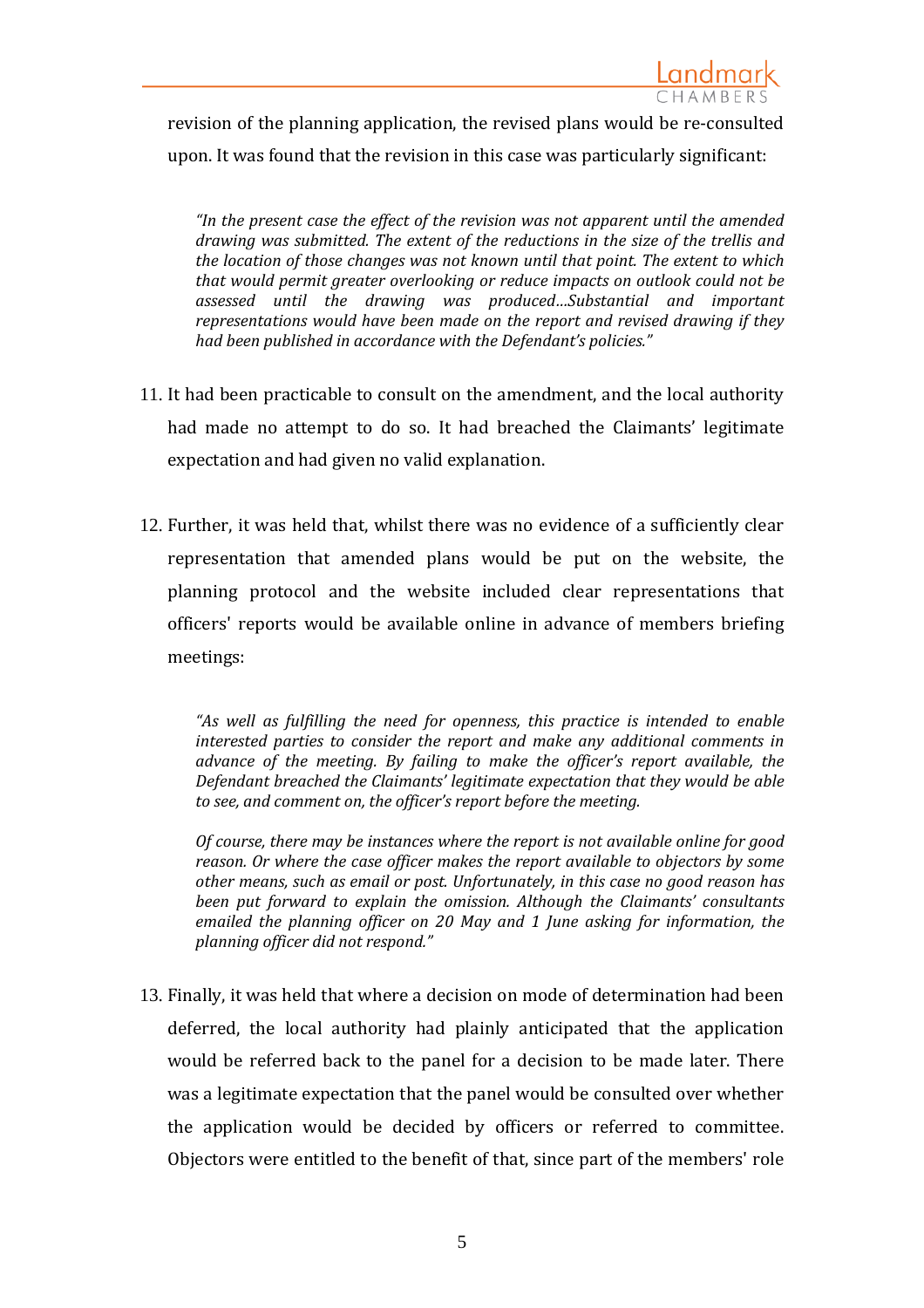at panel meetings was to consider objections and the way officers intended to deal with them.

- 14. The local authority justified its departure from its representations on the basis of a recent election and said that the panel could not have been reconstituted earlier than it had been. This was not accepted as a matter of fact, but in any event, it was held that the proper course would have been to postpone reconsideration, since there was no particular urgency about the application.
- 15. Lang J also rejected the local authority's submission that even if it had acted unlawfully, relief should be refused on the basis of the Claimants' low prospects of success in objecting to the planning permission.

*116 A quashing order should only be refused if it is inevitable that the outcome would have been the same had the correct procedures been followed see R(Copeland) v London Borough of Tower Hamlets [2011] J.P.L. 40 at para 36, 37 citing Smith v North Derbyshire Primary Care Trust [2006] EWCA Civ 1291 , per May LJ at [10]:*

*"…Probability is not enough. The defendants would have to show that the decision would inevitably have been the same and the court must not unconsciously stray from its proper province of reviewing the propriety of the decision making process into the forbidden territory of evaluating the substantial merits of the decision … "*

*117 In the present case the Interested Party built the new conservatory without planning permission and made the application under the threat of enforcement action. The planning concerns are recognised in the Members' initial request for amendments to the scheme. There remains the question whether those amendments make the scheme acceptable, or whether there is an alternative solution.*

*118 In my judgment, this not a case in which it would be proper to refuse relief. I order that the grant of planning permission should be quashed, and re-considered according to law.*

16. In this case, the representations made by the local authority in the Statement of Community Involvement, its website, and its planning protocol were sufficiently unambiguous to create a legitimate expectation.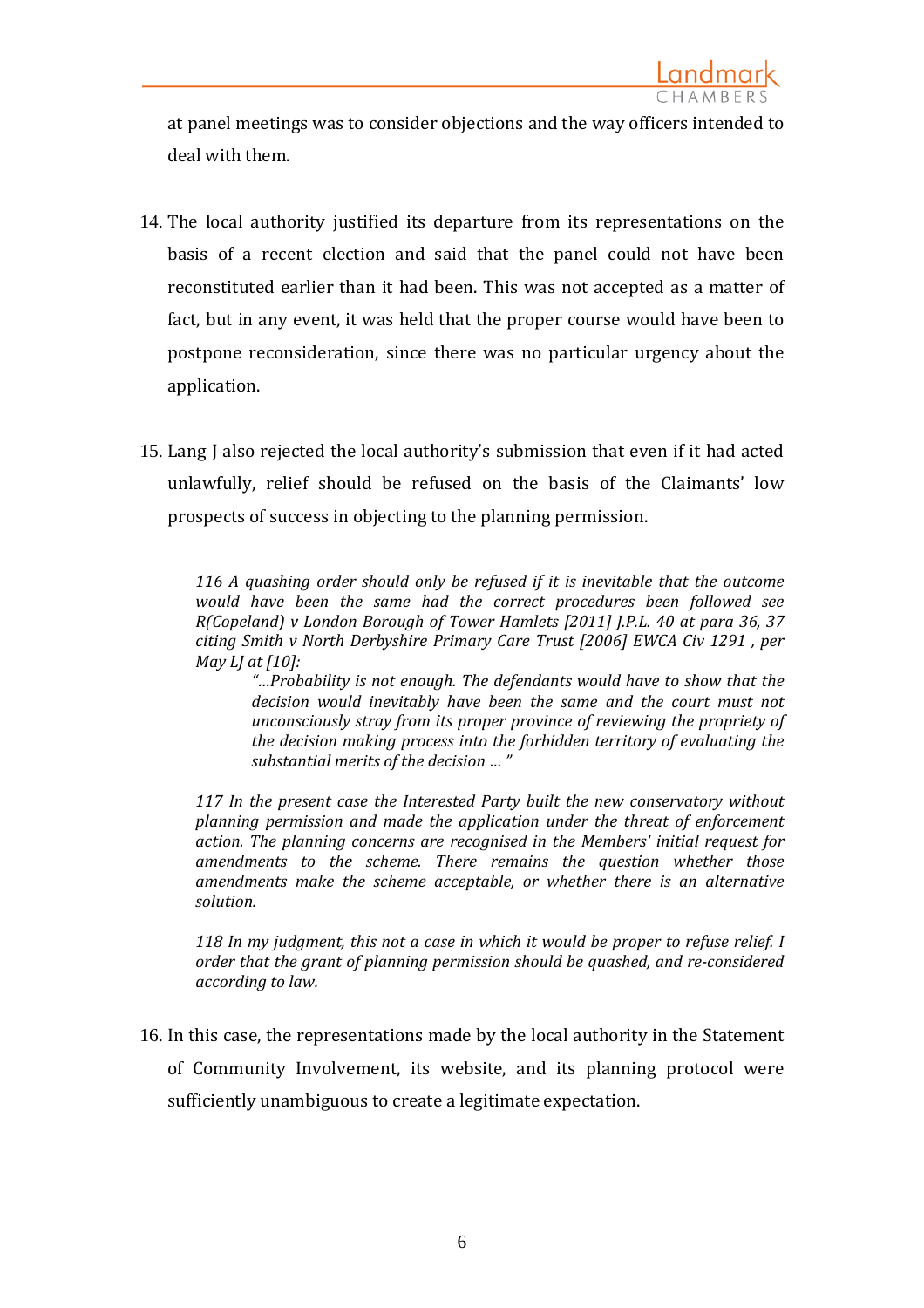- 17. A similar approach was taken in *R. (on the application of Halebank PC) v Halton BC* [2012] EWHC 1889 (Admin) the claimant parish council applied for judicial review of a decision of the borough council granting planning permission for the building of a rail-served storage and distribution warehouse and related development at a site owned by the borough council. The borough council consulted the parish council, supplied it with an environmental statement, and gave 21 days notice of the development control committee meeting at which the application would be determined. This was shortly before the August holidays. The parish council sought an extension of the consultation period on the grounds that the development was large and complex, that there were no Parish Council meetings scheduled for August and that the holiday commitments of members made it impossible for the PC to arrange a special meeting. This request was refused and the development control committee delegated authority to one of the Council's officers to approve the application.
- 18. The Parish Council argued that it had been deprived of the opportunity to participate effectively in consultation. In part, this argument was based on art. 6 of Directive 85/337 (see below). However, the PC also argued that it had a legitimate expectation that it would be given a fair opportunity to participate in the planning process. In particular, it relied on a Cabinet office Code of Practice on Consultation, which stated:

*"If a consultation exercise is to take place over a period when consultees are less able to respond, e.g. over summer or Christmas break, or if the policy under consideration is particularly complex, consideration should be given to the feasibility of allowing a longer period for the consultation."*

- 19. This Code of Practice was expressly referred to in the Council's SCI, which said "where possible [the Council] will use this guidance for their consultation."
- 20. In the High Court, HHJ Gilbart QC held that the borough council had acted contrary to the legitimate expectation which the parish council had as to the conduct of the consultation process. He said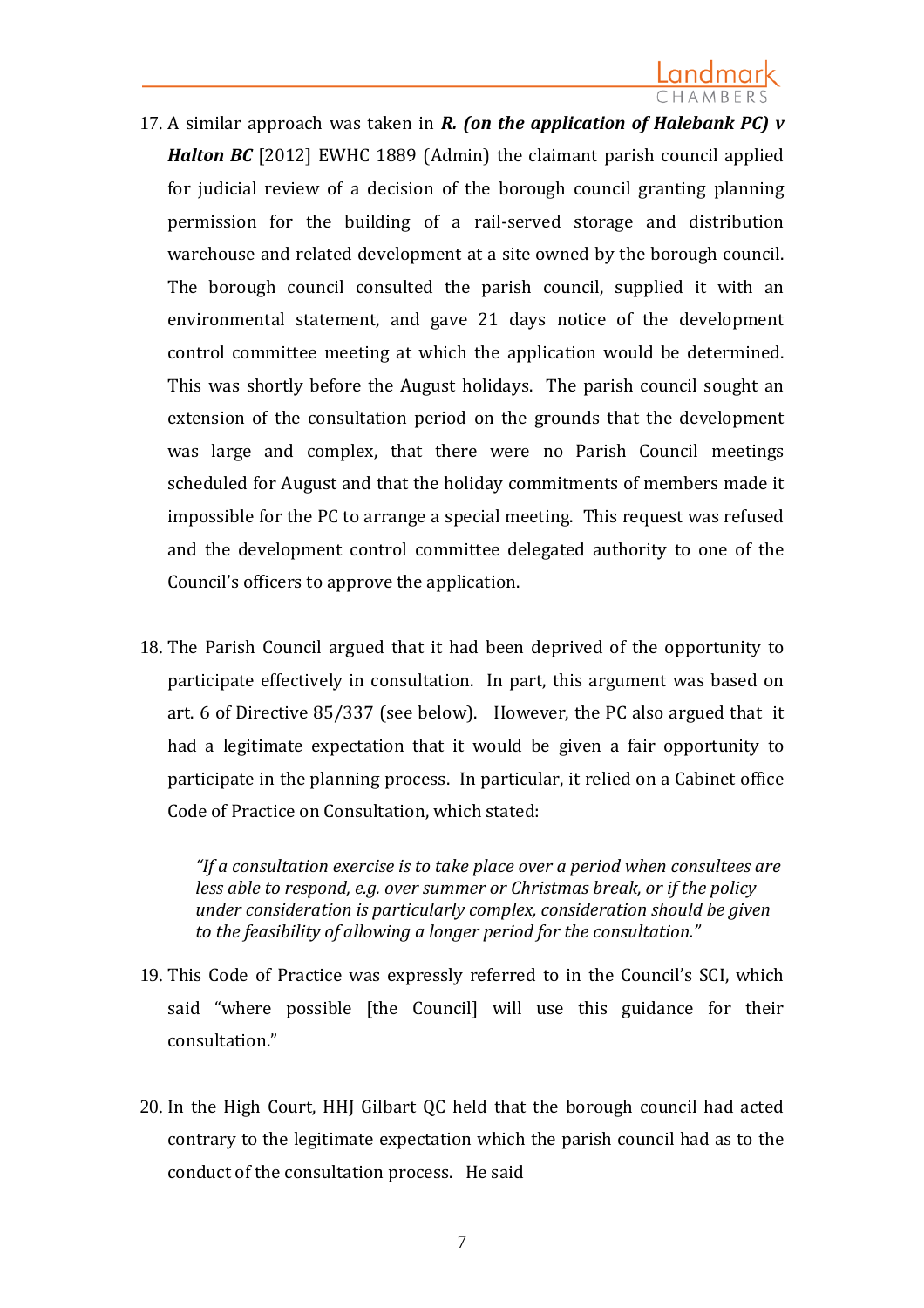

*65..It is plain that if the Cabinet Office document is incorporated, then HBC was holding out as its policy that*

*" If a consultation exercise is to take place over a period when consultees are less able to respond, e.g. over the summer or Christmas break, or if the policy under consideration is particularly complex, consideration should be given to the feasibility of allowing a longer period for the consultation."*

*66 I can see no reason for including the reference to the Cabinet Office document unless it was being incorporated. It follows that HBC policy was that if consultees were less able to respond (NB not unable), or if the proposal under consideration were particularly complex, consideration would be given to the feasibility of allowing a longer period. I accept that it does not follow that it must be granted, but there is a clear policy held out that such circumstances will be regarded as potentially justifying an extension, and will be considered. The PC put forward arguments that it needed advice from Planning Consultants, and that members of the Council were or would be on holiday. However there is nothing whatever in the papers which shows that the Committee ever addressed the questions raised in its own adopted policy. That was a breach of a legitimate expectation.*

*67 But that is not the end of the matter. Mr Fraser contends that as a matter of fact (a) The members of the Parish Council could have met;*

*(b) The proposal was well known;*

*(c) The point on the interpretation of the UDP was a straightforward one requiring little time being spent on drawing representations.*

*He submits that therefore no prejudice was caused, and the time permitted was adequate.*

*68 I do not accept his point about the meeting. While I am prepared to accept that members could have met, had some returned from holidays to do so (although whether it would be reasonable to expect that to occur is another matter), the unchallenged fact that some were on holiday must mean that the ability of the Council members to be able to consider the application was constrained. Getting to grips with an Environmental Statement of almost 1000 pages and achieving an understanding of a scheme of this size and scale is not a matter for holiday reading. The public consultation by the developer would have assisted the PC, as would the newsletter, but no-one could fairly claim that that meant that the full Environmental Statement and any supporting material did not have to be read and considered. It is true that, in the event, points are not being taken in the judicial review proceedings on matters of environmental impact, but that does not overcome the difficulty that the material had to be considered in the period in question.*

*71 I am therefore of the view that this consultation was not conducted fairly or effectively. Those who disagreed with the proposal were put at a considerable disadvantage, and (knowingly or otherwise) not informed that they had even less time to have their comments made than they had anticipated. When they asked for more time, their requests were dismissed without authorised consideration, and when put to the Committee were rejected without any known consideration, let alone reasons, despite the terms of HBC's own adopted policy. It …was in any event contrary to the legitimate expectation the PC had as to the conduct of the consultation process."*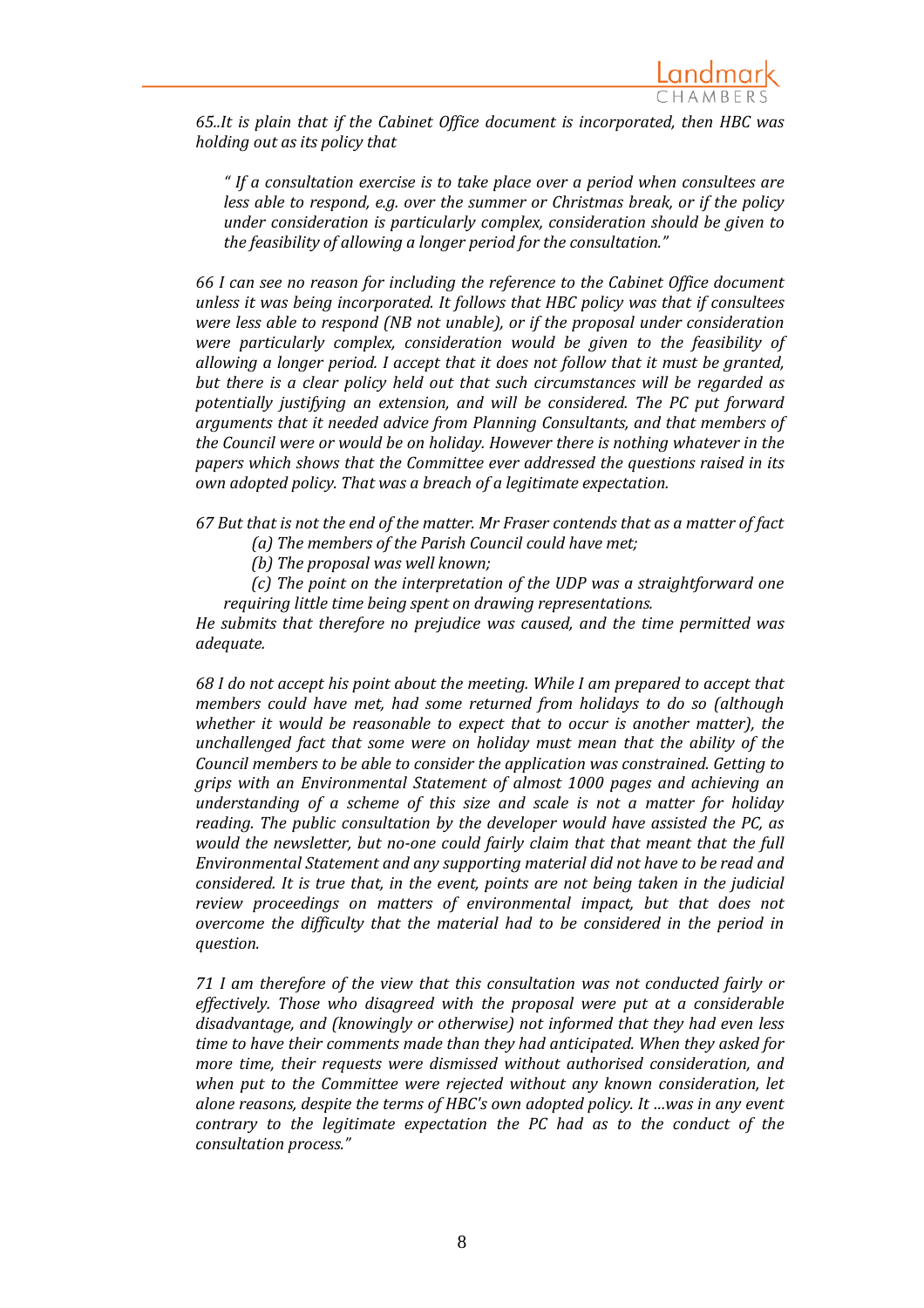

- 21. *Vieira* and *Halebank* are in many respects simply the logical extension of principles which (as *Majed* and *Kelly* demonstrate) were already well established. A rather more optimistic attempt to extend the reach of procedural legitimate expectation still further was however rejected in *R*  **(Save our Parkland Appeal Limited) v. east Devon District Council [2013] EWHC 22**, where the Claimant challenged the grant of panning permission for 400 homes on the ground (amongst others) that it had a legitimate expectation that any decision on the release of the land for development would be made through the LDF/development plan process, rather than by the grant of planning permission.
- 22. Since the Council's LDF was only at the preferred options stage (on which consultation began some 6 months after the application had been made), it is not surprising that Court rejected this argument. HHJ Sycamore observed that refusal on the basis of prematurity would have been contrary to national policy and in breach of central government guidance. Moreover, there was no specific undertaking given to any individual or group. The Council's SCI was still only at pre-submission draft stage, had not been adopted and did not in any even make any clear statement that no planning applications would be granted while the plan was emerging.

### *B. Substantive Expectations*

23. Holding a planning authority to a procedural promise rarely ties that authority's hands as to the eventual decision it reaches. Possibly for this reason, it has always been easier to establish a procedural legitimate expectation: aside from the delay that it may cause, there is no obvious down-side to insisting that a decision-maker be in receipt of all the relevant information before making a decision. However, the Courts have always been more reluctant to hold decision-makers to substantive promises. Three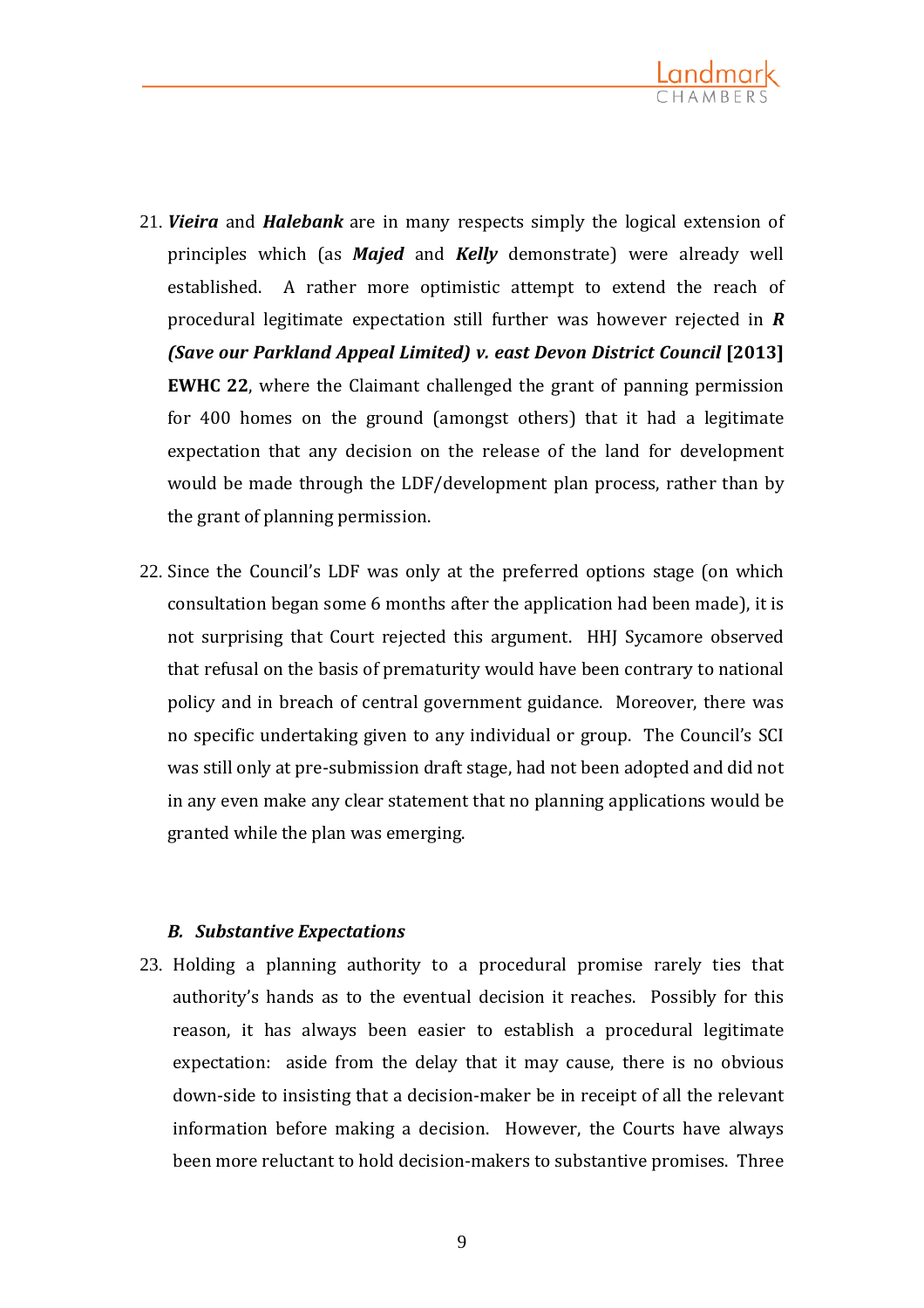

recent cases illustrate the difficulties encountered in establishing a substantive legitimate expectation.

- 24. In *R. (on the application of Godfrey) v Southwark LBC* [2012] EWCA Civ 500, the Appellant appealed against the refusal of an application for judicial review of a decision of the London Borough of Southwark to grant planning permission for the mixed use development of a site known as Downtown in East London. The site had previously included a community hall, and in 2001 and 2002 a number of meetings were held between the Council and a liaison group set up by members of the community to discuss plans for the site. The Council also prepared a project brief for the site, known as the Downtown Brief, in April 2002. This stated that a developer would be expected to carry out improvements to the community hall, or create a new infrastructure that might include building a new community hall.
- 25. In 2007 the Council's UDP was adopted. This stated that the uses required for the site were as a community centre and a health centre. Three applications were subsequently made for planning permission on the site. The first two provided for a stand-alone community hall of 945sq m, together with a health centre. Both were rejected. The third application reduced the floor space of the community centre to 124sq m, and provided it within the health centre, rather than as a freestanding unit. Permission was granted, and the Appellant sought to challenge this permission.
- 26. So far as is relevant to this paper, the Appellants claimed that the Council had (i) failed to give effect to an understanding arising from meetings with the liaison group that a new community centre would be provided at the site. It was said that these amounted to material considerations which had not been considered in granting permission and (ii) there was a substantive legitimate expectation, again arising from the engagement with the local community in 2002, that the site would contain a freestanding community hall to be at least as large as the existing hall.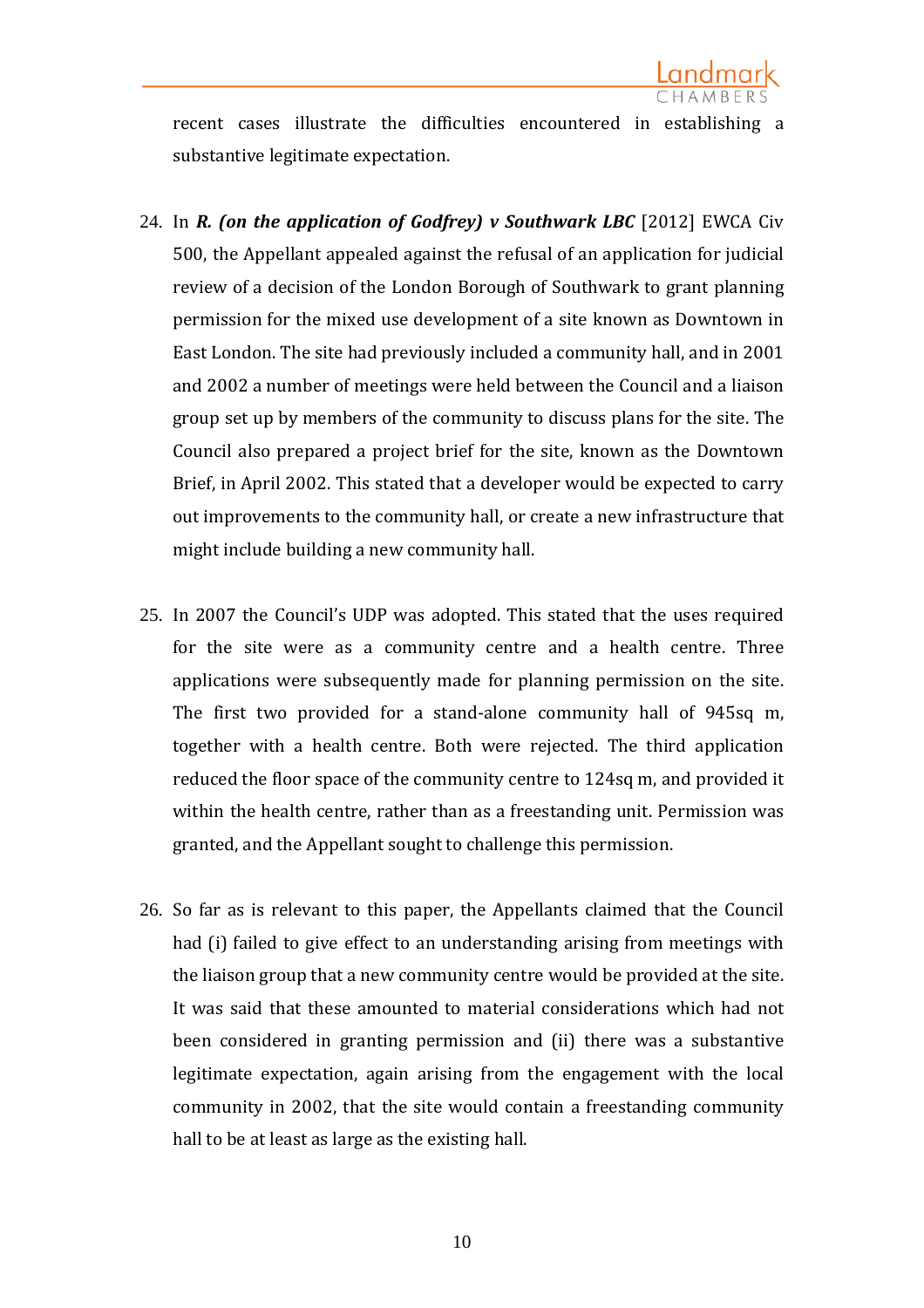

27. In the High Court, Lindblom J. rejected the arguments advanced by the Appellants, stating:

*"In simple terms, what the council's Planning Committee had to do, and what it did, was to satisfy itself that the proposal before it contained a community centre that was good enough for the purposes for which it was to be provided."*

- 28. It was emphasized that there was no size requirement for the community centre in the UDP. It was held that there was no substantive legitimate expectation, as there was no public commitment to contain the existing community centre provision.
- 29. The Appellants appealed. In dismissing their appeal, Pill L.J. emphasized both the difficulty in establishing that a legitimate expectation had been created, and the primacy of the development plan:

*51 A rigorous standard is to be applied when a substantive legitimate expectation is claimed on the basis of a representation or promise by a public authority. The duty of public authorities to exercise powers in the public interest must be kept in mind. Only when, in the court's view, to fail to give effect to the promise would be so unfair as to amount to an abuse of power, should it override other considerations ( Murphy ). In Begbie , Laws LJ also contemplated situations in which "changes of policy, fuelled by broad conceptions of the public interest, may more readily be accepted as taking precedence over the interests of groups which enjoyed expectations generated by an earlier policy" (1131D).*

*52 While the approach to legitimate expectation must be fact sensitive, and the facts in Barker were quite different, that case also demonstrates that an earlier approach of the local planning authority to an issue, even if amounting to a planning policy, cannot have primacy over the statutory duty of the council to assess the current situation.*

*53 In determining the application for planning permission, the council was required to perform its statutory duty under section 70(2) of the 1990 Act and section 38(6) of the 2004 Act. Policy 7P of the UDP of 2007 required a community centre as a part of a development at Downtown. The policy did not include a specific requirement as to size. In deciding what provision to make, the council was required to assess current needs, assessment of such needs undoubtedly being a material consideration. With conspicuous care and thoroughness, the officer's report, at paragraphs 248 to 253 assessed those needs. Regard was paid to other community facilities in the area. The report drew attention to the community centre proposed being significantly reduced in size from that in earlier planning applications. A consultation was conducted. The representations made were adequately summarised and responses stated in the officer's report to committee.*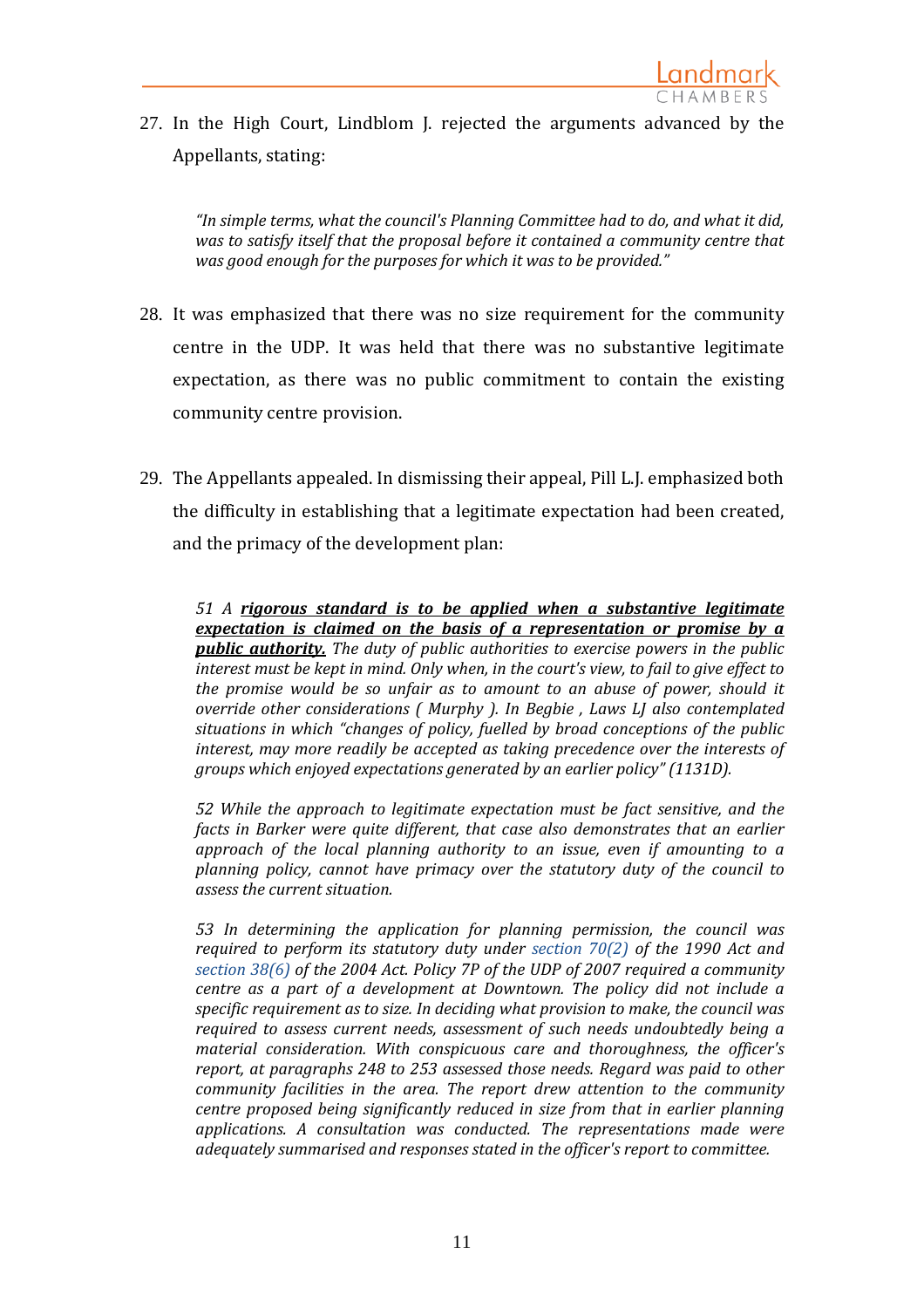

*54 The appellant's case rests essentially on the 2002 documents and representations. Probably the appellant's best point is that the expressions "reprovision" of a community hall, and a "new community hall" appeared in 2002 and 2003 documents. The council's then proposal was for a facility substantially larger than that included in the permission now challenged. I approach the issues on an assumption that there was an intention in 2002, made known to community representatives, that a large and separate community centre be included in the development.*

*55 In my judgment, that falls well below constituting a substantive legitimate expectation. There was a delay of many years before the relevant planning application was considered. In considering it, the council was obliged to have regard to the current development plan which required an assessment of current needs. That was the public duty of the council to the community as a whole and it would have been wrong for the council to have been deflected from performing that duty because a different assessment of community needs had been made and communicated, before the UDP was adopted, in 2002. The 2002 assessment and project are not material considerations in the statutory sense to an assessment made in 2010.*

*56 The members of the committee were made aware that a larger community centre had been proposed in earlier applications. The council could not be required to carry forward that earlier assessment, even if accompanied by an understanding conveyed to representatives of the community in 2002, into a material consideration in 2010. Even if such an understanding was conveyed, it could not fetter the discretion of the council in the exercise of its statutory duty in present circumstances. There were competing needs for space in the proposed development and other interests, in addition to the need for a community centre, needed to be considered. It was far from being an abuse of power to assess current needs rather than apply an assessment of needs made many years before.*

*57 If the case fails, as in my judgment it does, as a substantive legitimate expectation, it cannot succeed because of the absence of fuller information about 2002 documents and discussions in the officer's report. Having regard to the current duties of the council, events many years before, if not giving rise to a substantive legitimate expectation, cannot be said to be material considerations which it was the duty of the council to take into account.*

30. In short, in determining the application for planning permission, the local authority was required only to perform its statutory duties, which required consideration of the development plan as the starting point. The UDP required the provision of a community centre, but did not include a specific requirement as to size. Even if an understanding was conveyed to representatives of the community in 2002, this was not sufficient to create a substantive legitimate expectation, could not fetter the Council's statutory duty in any event, and was not a material consideration in 2010. The key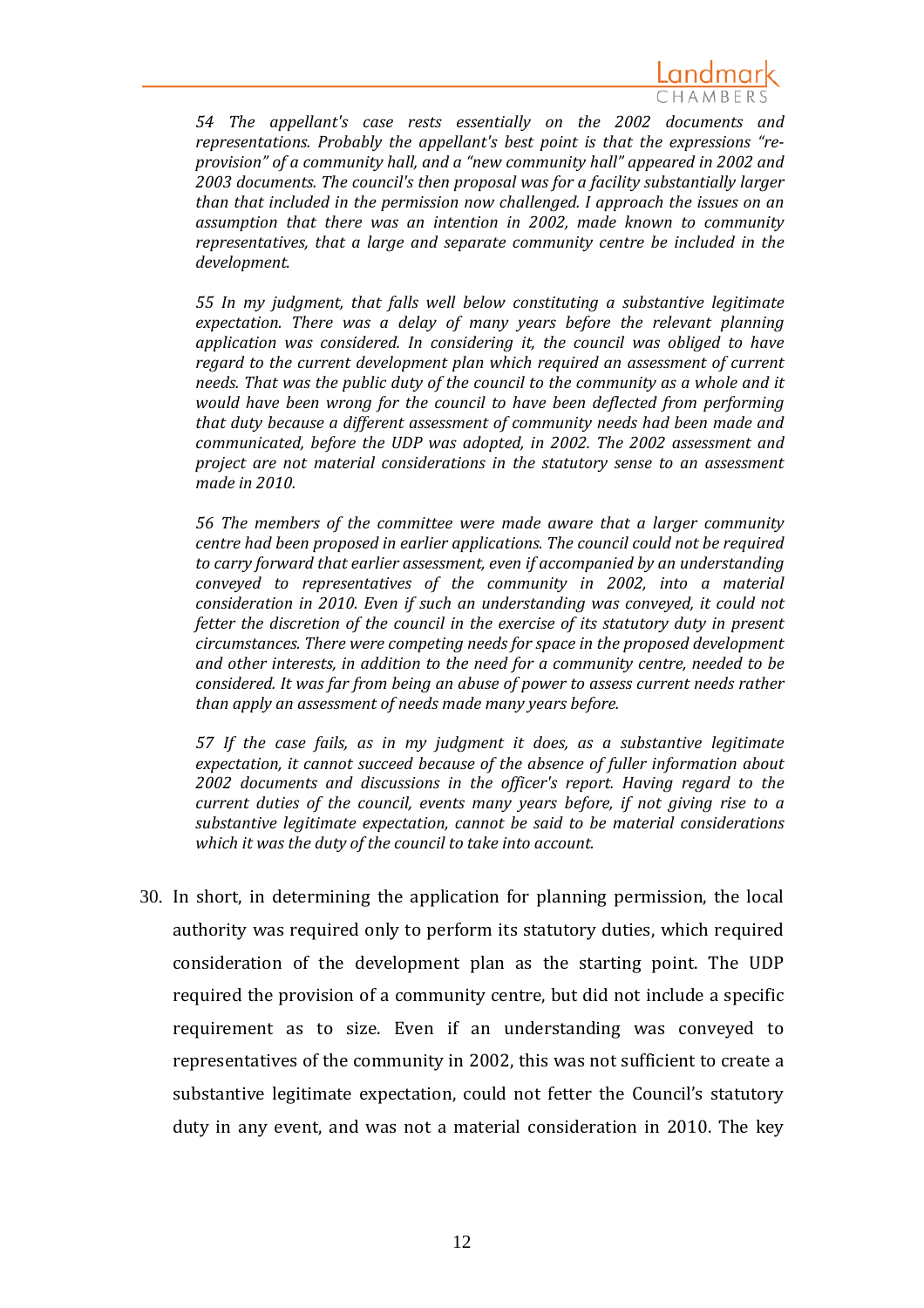consideration was current need, and in this was assessed by the planning officer "with conspicuous care and thoroughness".

- 31. The "rigorous standard" to be applied when a substantive legitimate expectation is claimed can also be seen from *Keevil v Secretary of State for Communities and Local Government* [2012] EWHC 322 (Admin), where the Claimants appealed against the decision of an Inspector dismissing their appeal against an enforcement notice relating to their 29 hectare farm. The Claimants had obtained a certificate of lawful use ("CLU") in respect of the farm which provided that it could be lawfully used to station two residential caravans. The CLU was granted for *"all that land …shown edged red on the attached plan"* but at the time the certificate was issued there was no plan attached.
- 32. A month later, the Claimants were granted a site licence under the Caravan Sites and Control of Development Act 1960 s.3 in respect of the whole farm, and stationed two caravans in fields to the south of the site. The local authority issued an enforcement notice on the basis that the land to which the CLU applied was an area restricted to the farmyard, rather than the fields to the south of the site.
- 33. On appeal against the notice, the Inspector found in favour of the local authority and held that the certificate of lawfulness was intended to refer to a plan which the appellant had sent to the local authority before it was issued which showed that it related only to the farmyard.
- 34. Two of the Claimants' grounds are relevant for this paper.
- 35. First, it was submitted that on granting a site licence for the entre farm, the local authority was estopped from contending that the CLU only applied to the farmyard, since it was a necessary pre-condition to the grant of the licence that there was a CLU in relation to the land in question. The way the argument was put was summed up by the Inspector as follows: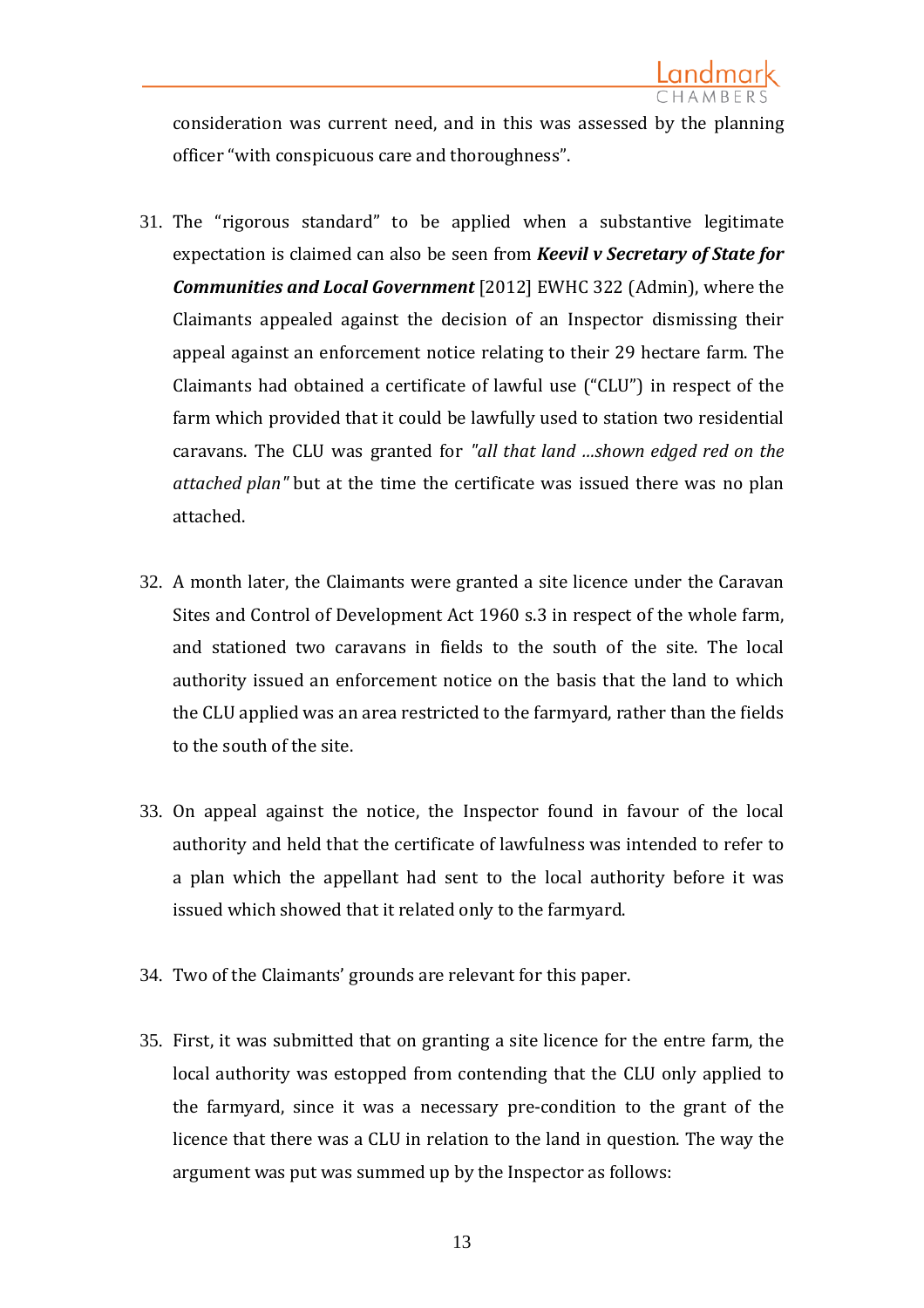

*48. For the appellants, it was qualified that the form of estoppel being asserted is estoppel per rem judicatum or 'issue' estoppel; namely that the issue had already been settled and it was therefore not possible to re-open it or come to a different conclusion on the legality of the development that has taken place.*

*49. Reference is made to the case of Thrasyvoulou v SSE [1990] 1 All ER 65 which remains good authority that a party cannot re-open legal issues which have previously been determined when there has been no material change in circumstances. In that case all the judges agreed with the leading judgement of Lord Bridge who held that the doctrine of res judicata rested on the twin principles that it was in the interests of the State that there should be an end to litigation and that an individual should not be vexed twice for the same cause. Those principles were of such fundamental importance that they could not be confined to the private law field. In principle, they must apply to adjudications in the public field. In relation to adjudications subject to a comprehensive, self-contained statutory code the presumption must be that where the statute had created a specific jurisdiction for the determination of any issue which established a legal right, the principle of res judicata applied to give finality to the determination, unless an intention to exclude the principle could properly be inferred."*

- 36. The Inspector distinguished *Thrasyvoulou* from this case on the basis that the issue of what was lawful in planning terms had not been previously settled or determined. The grant of a licence by the Council was an administrative determination under another piece of legislation.
- 37. This analysis was supported by Dobbs J. It was held that the decision to grant the licence was made based on an erroneous understanding of the legal position and was granted without robust investigation by the Council officer concerned. Further, the issue of the licence was an administrative rather than a judicial act and therefore an issue estoppel did not arise.
- 38. The second main argument made by the Claimants was that they had a legitimate expectation that the local authority would not grant a site licence in relation to a smaller area than that for which it had issued the certificate. This argument was not accepted by Dobbs J. First, the certificate was not unambiguous. Second, if the legitimate expectation was to be derived from the grant of the licence, this was in error: *"The plan submitted by the claimants, it would appear, misled the relevant officer into thinking that the certificate was without limit. In the circumstances it seems to me that*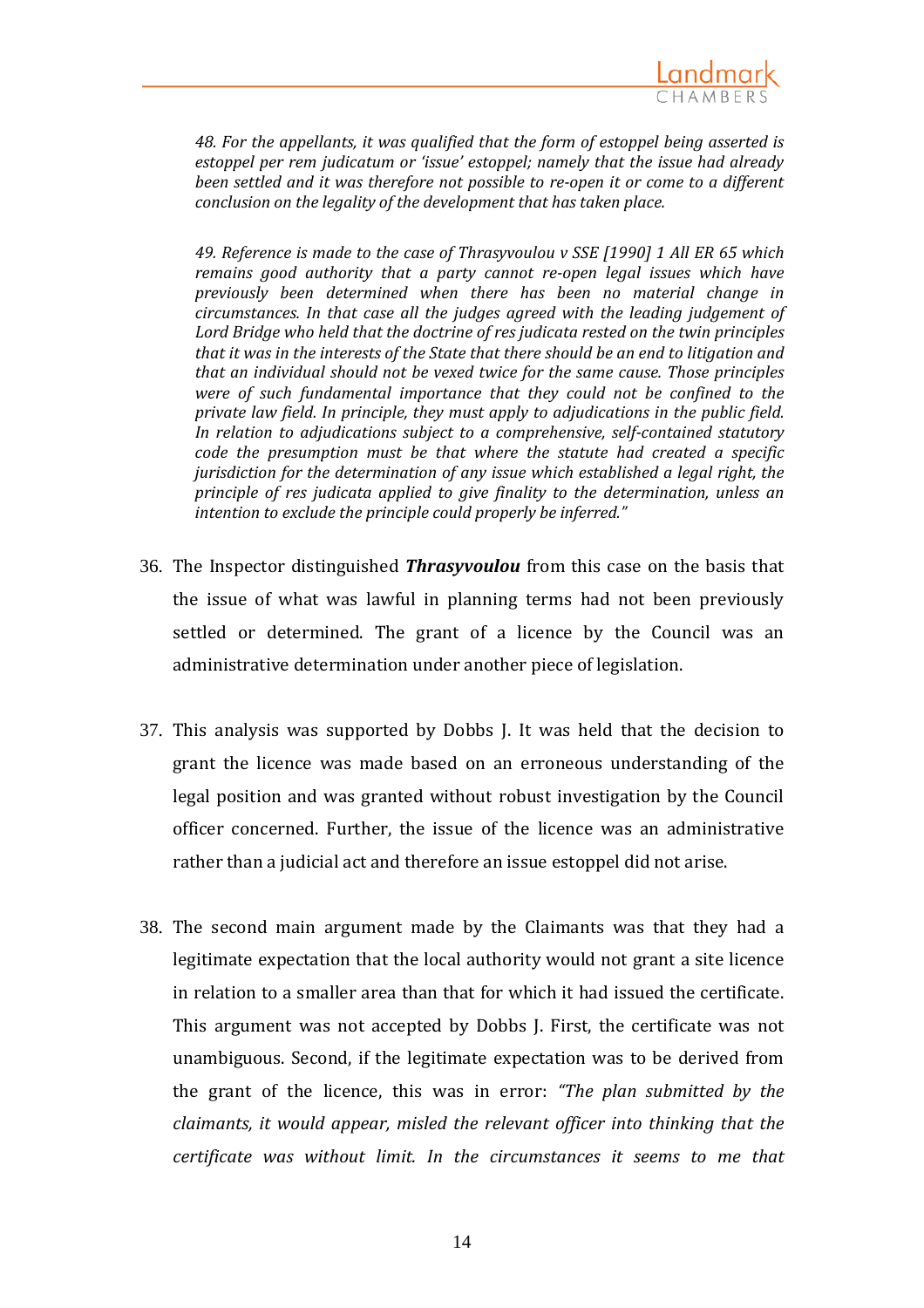*declining to fix the Council with the consequences of its mistake cannot be said to be irrational."*

- 39. Further, it was held that even if the Claimants did have a legitimate expectation, they would still need to demonstrate that it would be unfair for the local authority to resile from the expectation and that there was no overriding public interest justifying this. It was held that the farmland was located in the Green Belt and in an Area of Outstanding Natural Beauty and that the Inspector had been entitled to take this into account in considering the public interest.
- 40. The third example of the difficulties in establishing a substantive legitimate expectation is *R. (on the application of St John's School, Northwood) v Hillingdon LBC* [2011] EWHC 3261 (Admin). In this case, the Claimant school applied to judicially review the terms of an enforcement notice issued by the local planning authority. The school had for a number of years operated with staff and pupil numbers in breach of a condition attached to its planning permission. The school was asked by local authority to regularize the position. The planning application was refused, upheld on appeal, and a further challenge to this under s. 288 was awaiting determination at the date of the hearing. Following the unsuccessful appeal, a meeting was held between the school and the local authority. After the meeting, the school wrote to the local authority proposing a reduction in pupil numbers over a five-year period, but stating that it would be unable to function at all without retaining current staff numbers.
- 41. The local authority considered whether to commence enforcement action. It was recommended that the school should reduce pupil and staff numbers by 2012, and Breach of Condition Notice was issued.
- 42. One of the grounds of appeal was that the local authority had made representations to the school at the meeting that it would accept an extended compliance period, and that this generated a legitimate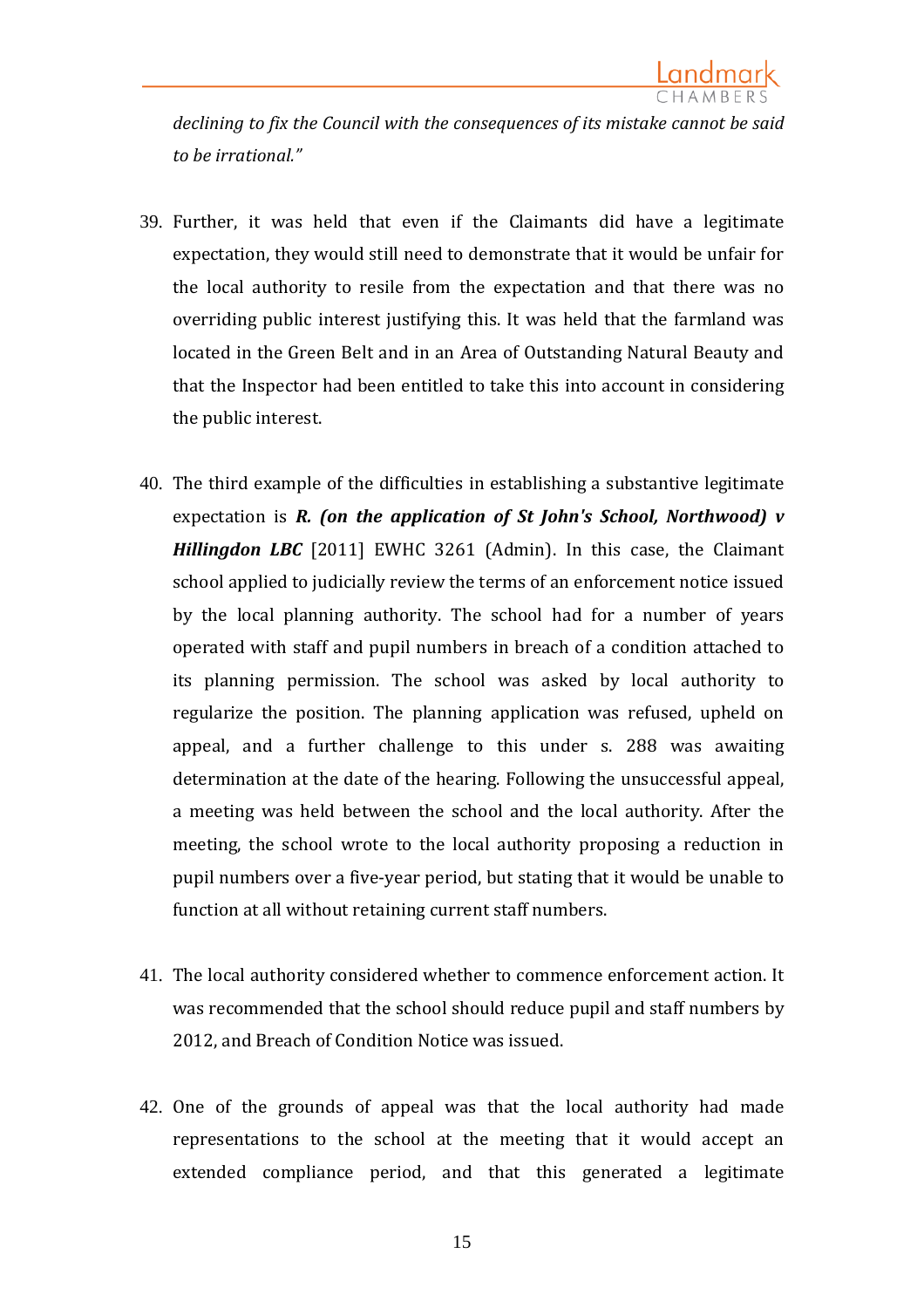expectation. After accepting that there was no reason why representations made in the course of without-prejudice discussions could not form an estoppel or legitimate expectation (following *Hodgkinson & Corby Ltd v Wards Mobility Services Ltd (No.2)* [1997] F.S.R. 178), it was held that, as a matter of fact, a clear unambiguous representation had not been made at the meeting:

*41 In my judgment, it is clear that none of the passages which I have quoted and which form the high watermark of the claimant's argument in this regard can possibly amount to the kind of clear and unambiguous statement, devoid of relevant qualification, which would be required in order to found a legitimate expectation. At most, as it seems to me, the Council's officers were doing what one would reasonably expect them to do, which was to ask pertinent questions such as when relevant information about the proposed phased reduction could be put by the school before the relevant committee. At most, the note records that the parties were saying that they would consider the timeframe outside the meeting. Generalised references to what would be reasonable and practicable, it seems to me, again go no further and no less than one would expect. Everyone would be agreed that what has to be done is reasonable and practicable. Where there can often be critical differences is where there are differences of view about what will constitute a reasonable timeframe and what would constitute practicable steps in the circumstances of a particular case. It is precisely that kind of dispute which has arisen in the present case and which has no doubt generated the present litigation.*

*42 But there is nothing, in my judgment, in the note of attendance prepared on the claimant's own behalf of the meeting of 10 August 2011 which it can be said founds a legitimate expectation which would be of assistance to the claimant. There is nothing there which constitutes a promise or a representation by the Council that it would not issue a Breach of Condition Notice in the terms which eventually it did.*

*43 That conclusion on the facts of this case renders it unnecessary for me to consider a question which might have arisen in other circumstances, namely whether even a clear and unambiguous representation, devoid of relevant qualification, if made by the officers could bind the planning authority as a matter of law. That might depend in other cases on facts which it is not necessary to go into and have not been placed before this court. Such facts might include, for example, the question whether the officers had any relevant delegated authority, actual or ostensible, to make such representations on behalf of a local authority. As I have said, it is not necessary for the purpose of the present case to digress into such areas. They do not arise on the facts of this case in the light of the clear conclusion to which I have come that the claimant's case does not begin to get off the ground on the notes which it has placed before the court.*

43. As such this ground failed, together with the Claimant's other grounds, and the application was dismissed.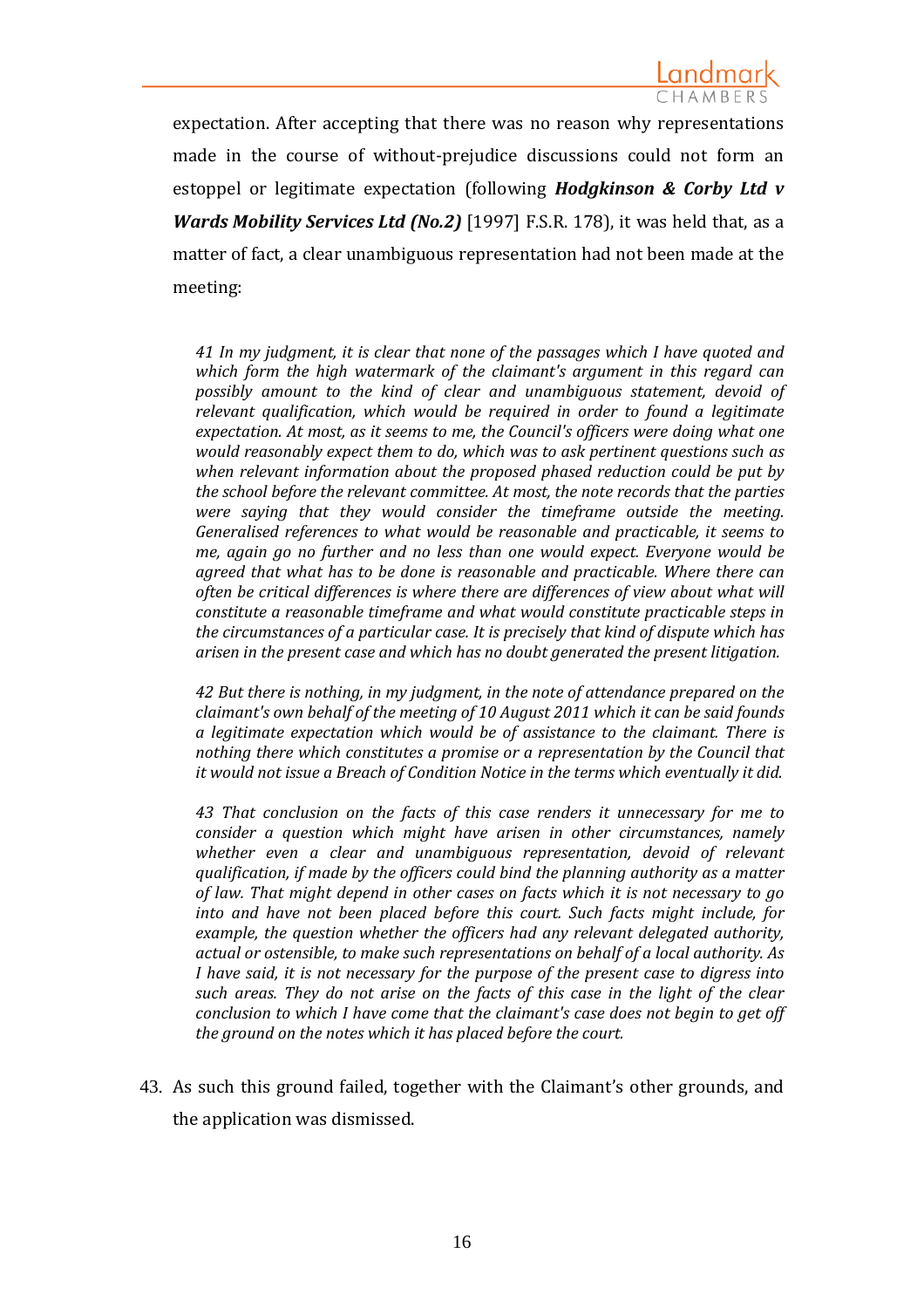- 44. These cases need to be distinguished from the situation where there is a previous decision which establishes something as a clear benchmark of acceptability. In *R (Creed-Miles) v. Southwark* **[2013] EWHC 853**, an Inspector determining a previous appeal relating to the location of barges in front of Creeds Wharf on the River Thames had concluded that anything less than a minimum separation distance of 21 m would unacceptably prejudice the living conditions of the occupiers of Creeds Wharf. In subsequent correspondence with the Council, the Claimant had sought to agree a plan which showed the "exclusion zone" which resulted from the application of this. Although the Council did not specifically agree the plan the Claimant had submitted, the letter it wrote gave him comfort that both he and the Council understood the Inspector's decision in the same way. However, the Council subsequently granted permission for development within what the Claimant thought was the agreed exclusion zone.
- 45. In the High Court, the Claimant advanced an argument based on legitimate expectation, but the judge did not find it necessary to decide the case on that basis. Rather, the judge resolved an argument between the parties about exactly what the previous inspector had meant, and on that basis concluded that the LPA had allowed development within the 21m area which the Inspector had said would unacceptably prejudice the living conditions of the residents. There was, he said, no basis for ignoring what the inspector had said in this regard.
- 46. Thus expressed, the decision appears to turn more on the uncontroversial argument that the LPA had erred in law by misunderstanding what the previous Inspector had decided than on any principle of legitimate expectation.

### **Consultation**

### 47. In *R. (on the application of Halebank PC) v Halton BC* [2012] EWHC 1889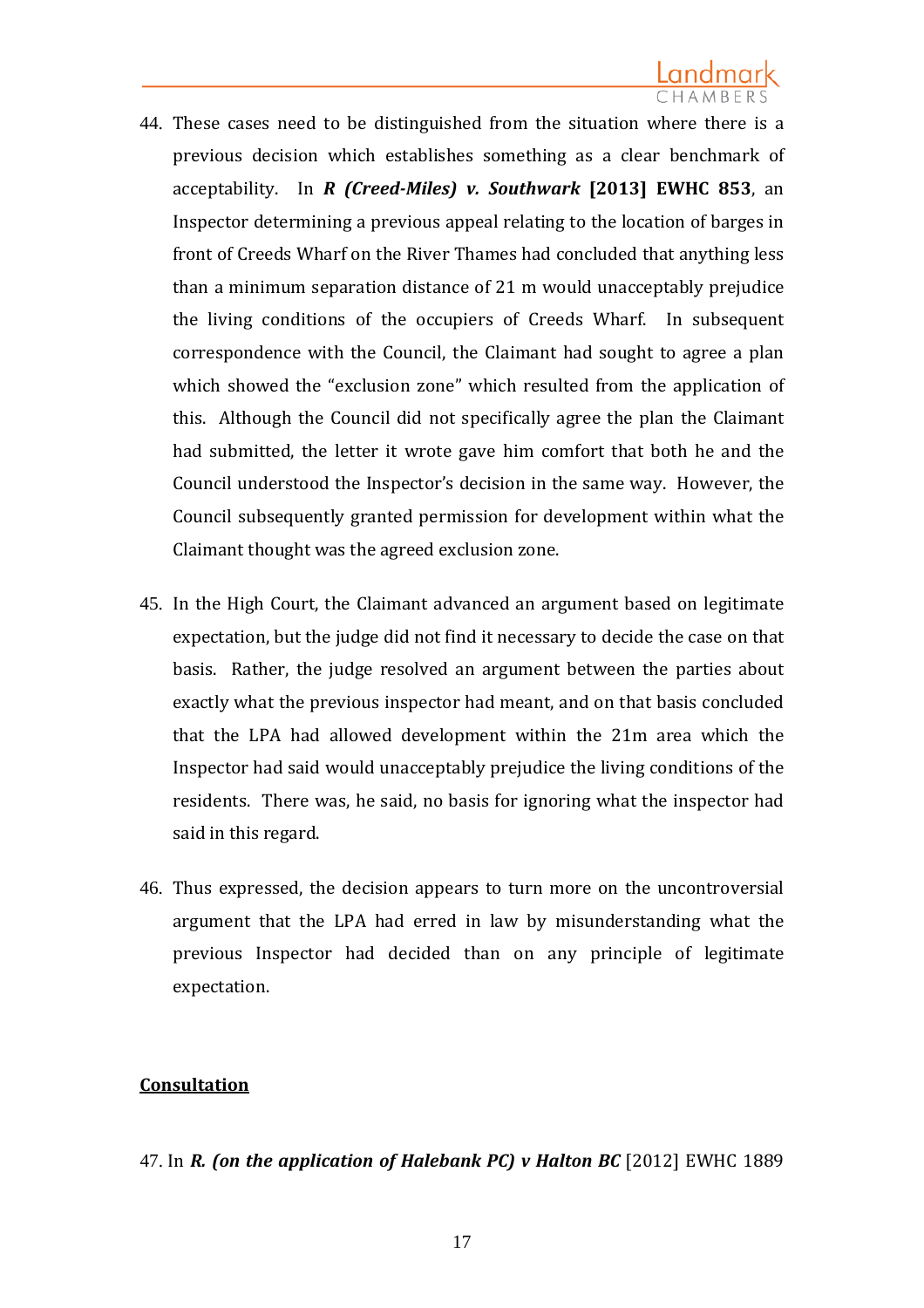

(Admin) (discussed above) the parish council also ran an argument based on art. 6 of Directive 85/337, which reads as follows:

*1) Member States shall take the measures necessary to ensure that the authorities likely to be concerned by the project by reason of their specific environmental responsibilities are given an opportunity to express their opinion on the request for development consent. Member States shall designate the authorities to be consulted for this purpose in general terms or in each case when the request for consent is made. The information gathered pursuant to Article 5 shall be forwarded to these authorities. Detailed arrangements for consultation shall be laid down by the Member States.*

*4) The public concerned should be given early and effective opportunities to participate in the environmental decision-making procedures referred to in Article 2(2) and shall, for that purpose, be entitled to express comments and opinions when all options are open to the competent authority or authorities before the decision on the request for development consent is taken.* 

- 48. Article 6 of Directive 85/337 has been implemented, inter alia, in the Town and Country Planning (Development Management Procedure) England) Order 2010 No 2184 ("DMPO 2010") and the Town and Country Planning (Environmental Impact Assessment) (England and Wales) Regulations 1999 No 293 (EIA Regs).
- 49. The Parish Council argued that Article 6 is of direct effect, notwithstanding the time limits implemented in the DMPO 2010, and that those time limits were insufficient to provide adequate consultation. Responding to this argument, HHJ Gilbart said:

*62 …the answer to that question depends on whether, in the particular circumstances of a particular development, the consultation has been such as to permit "early and effective opportunities to participate," as per Article 6(4). It is not enough that some comment or opinion could be expressed: the Article anticipates that the maker has had sufficient opportunity to be able to make an informed comment or opinion. If not, then it could not be said to be an "effective" opportunity to participate or to make a comment of utility for consideration when the authority makes its decision.*

*63 I therefore decline to regard the setting of the consultation period in the domestic regulations as conclusive on the issue of adequacy. If the circumstances prevented the consultation from being effective, then there could be a breach of Article 6. Mr Fraser accepted that the local planning authority had the power to extend the period (or to put it another way, postpone the Committee meeting). The rationale of that power can only be based in the concept that in some cases*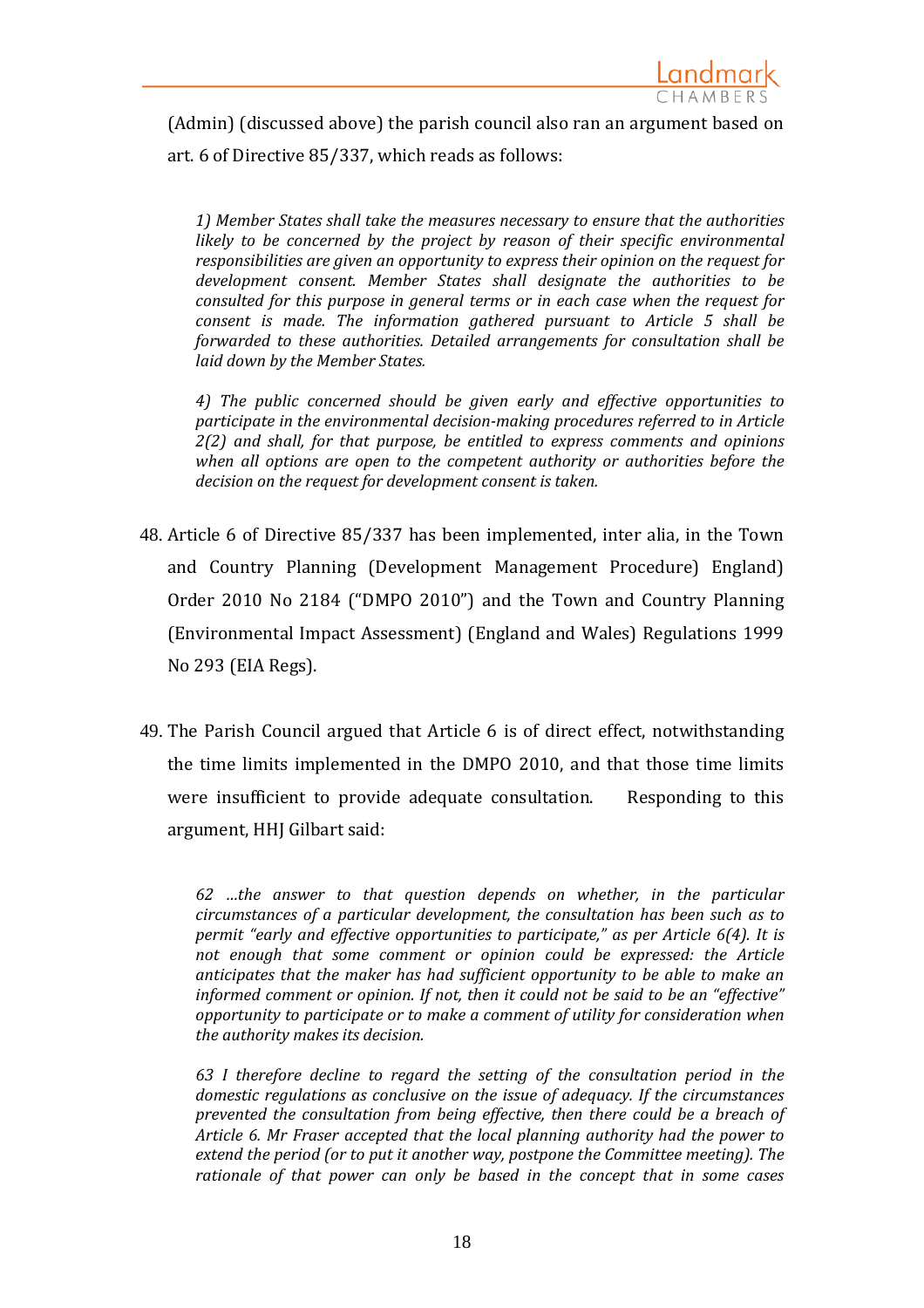

*circumstances may be considered to require longer periods for representations to be made.*

*64 But even if I am wrong about the effect of Article 6, HBC was under a duty to address arguments raised before it about the extension of consultation periods. It was not entitled to assume that because it had expected in advance that a period of 21 days would be enough, therefore it must still be so regarded when it had now received evidence to the contrary.* 

- 50. In *R. (on the application of Wakil (t/a Orya Textiles)) v Hammersmith and Fulham LBC* [2012] EWHC 1411 (QB); [2012] J.P.L. 1334 the Claimants applied for judicial review of the local authority's decision to produce and adopt a purported supplementary planning document (SPD). One of the grounds of appeal was that the decision to issue the SPD was flawed by failures in the consultation procedure.
- 51. Wilkie J noted that public consultation had to be undertaken at a time when proposals were at a formative stage and giving those consulted adequate time to give intelligent consideration and respond, per *R. v North and East Devon HA Ex p. Coughlan* [2001] Q.B. 213. It was held that, whilst the Claimant had been omitted from participation in an independent survey conducted in December 2009, that inadvertent failure did not infect the consultation process since, by the time the local authority took its decision in October 2010, the Claimant had had ample opportunity to make their views known and had done so:

*I have concluded that there was a failing in respect of that early stage of the consultation in that the businesses on Goldhawk Road were omitted from participating in the survey conducted by M&N Communications. In my judgment, that was a failing, albeit an inadvertent one, which does not appear to have been picked up at any stage. The question for me is whether that failure, at the preliminary stage, so infects the consultation process that, applying the principles identified in Coughlan, the decision made following it falls to be quashed.* 

*In my judgment, by the time the Council came to take its decision on the 27th October 2010, the Claimants had ample opportunity to make known their views on the issues which were particularly important to them and they had done so. The fact that those views had been communicated to the Council and had been subject to the kind of analysis which the statutory scheme requires, means that their accidental exclusion from participating in the earlier opinion survey had diminished to the point of insignificance.*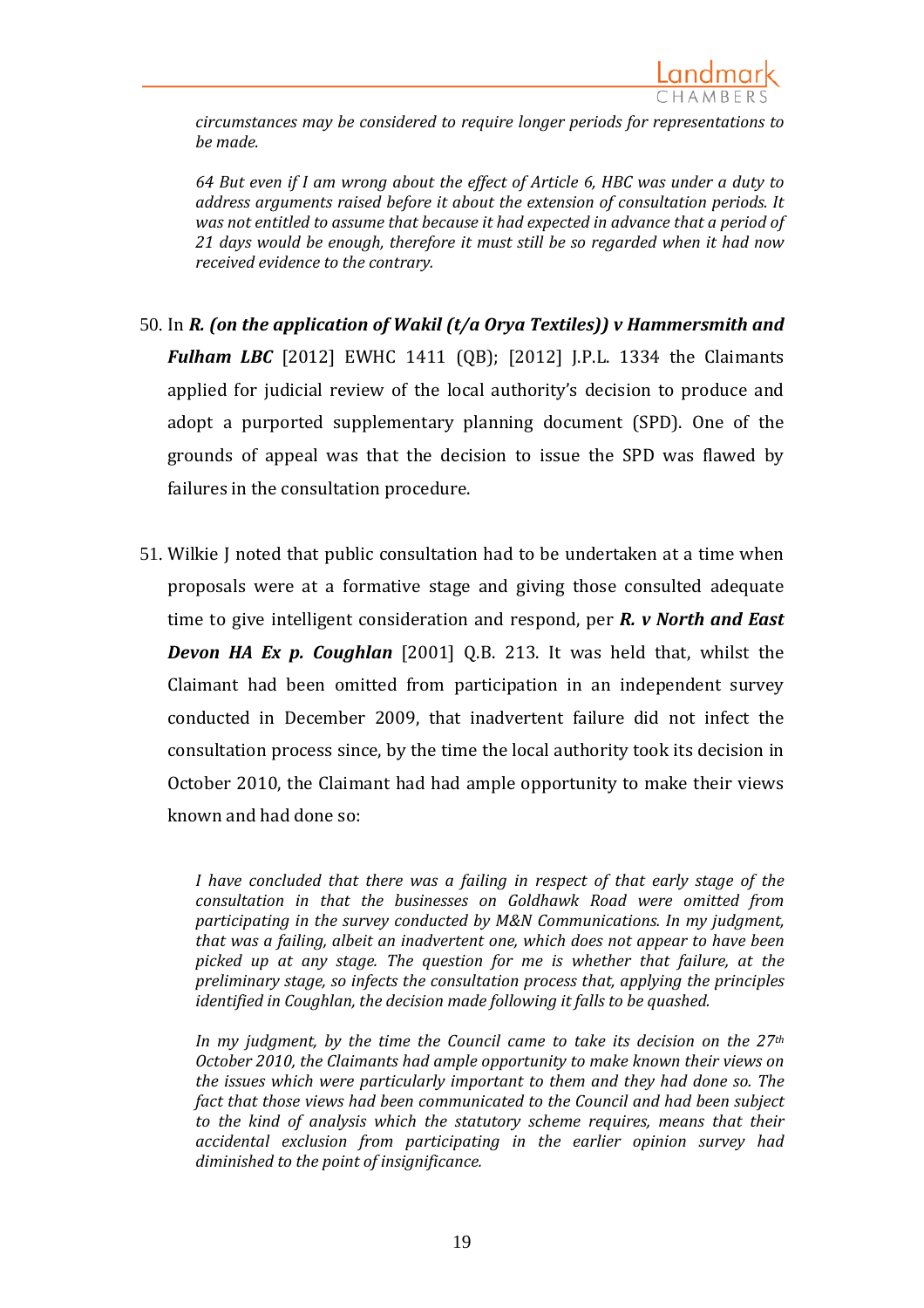

- 52. Accordingly, this ground failed.
- 53. Consultation issues also arise in matters relating to national policy. There are two recent examples of this.
- 54. First, in *R. (on the application of Milton Keynes Council) v Secretary of State for Communities and Local Government* [2011] EWCA Civ 1575 the question for the Court of Appeal was whether the failure to directly consult local authorities during a consultation process for the making of statutory instruments creating a permitted development right enabling a change of use from use as a single dwelling to use as a small house in multiple occupation rendered the consultation process unlawful.
- 55. A comprehensive consultation exercise had been held in 2009 regarding HMOs. This included three options. Option 1 was to make no change to the planning legislation. Option 2 was to amend the Use Classes Order to introduce a new HMO use class. Option 3 was to amend the Use Classes Order, per Option 2, and also to amend the GPDO to allow for changes of use between a dwelling and an HMO to be permitted development. Only 1 percent of those consulted favour option 3. Option 2 was the most popular with 92% in favour. Statutory Instruments entered into force giving effect to Option 2.
- 56. The new Government then entered into power, with the view that Option 3 was the preferred solution. A further limited consultation exercise was carried out in 2010, in which the views of the Local Government Association were canvassed, but not the views of local authorities themselves.
- 57. At first instance, and before the Court of Appeal, the local authorities argued that the Government had totally changed policy since the April 2010 measures and, before that was done, a fuller consultation had been required. Since the questions posed in the limited consultation in 2010 differed from those posed in 2009 and required a response from local planning authorities,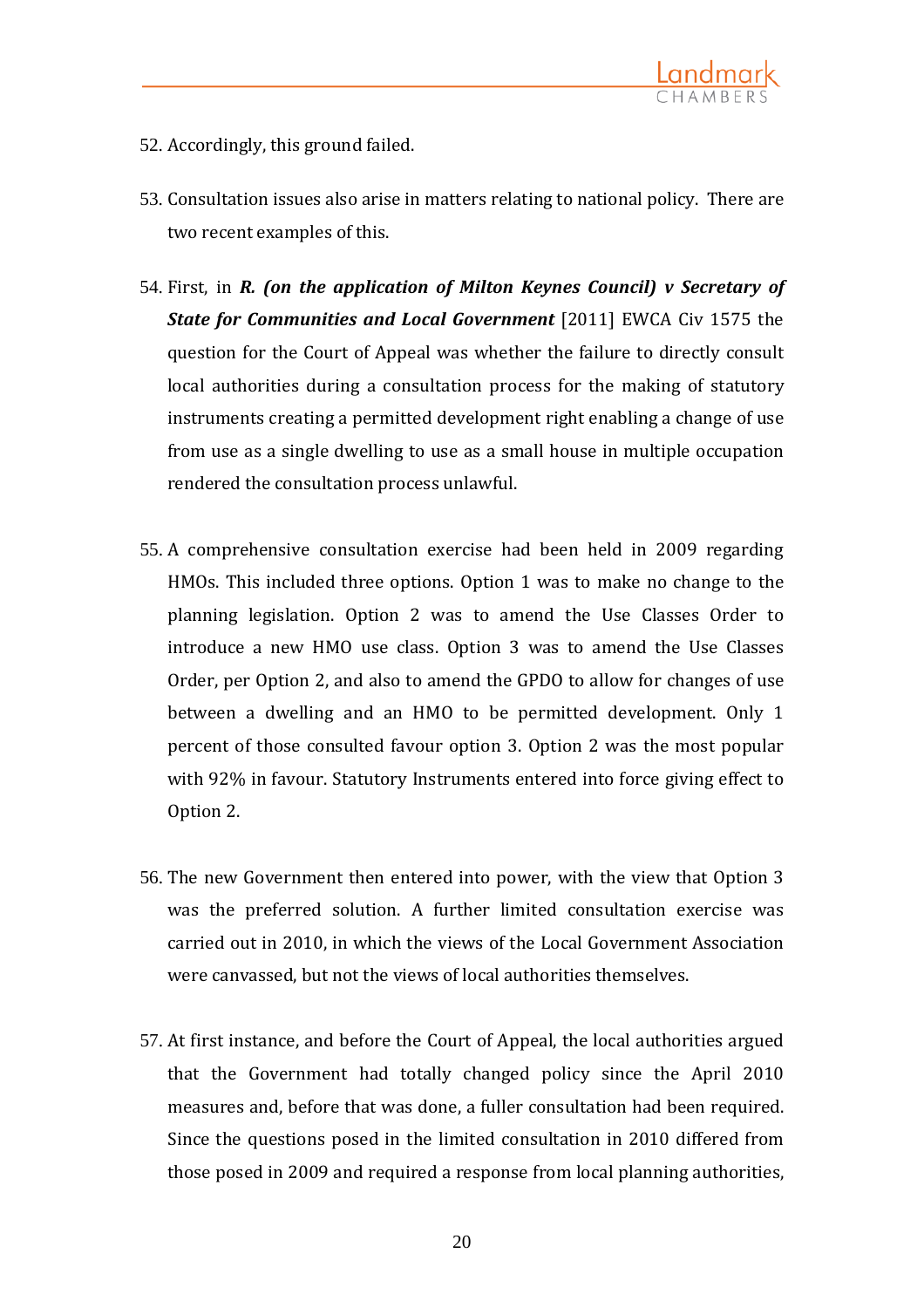all local planning authorities should have been consulted.

58. The appeal was dismissed. Pill L.J. held that the fairness of the 2010 consultation had to be considered in the context of a very full consultation having been conducted in 2009:

*32 I do not accept the submission that a decision-maker can routinely pick and choose whom he will consult. A fair consultation requires fairness in deciding whom to consult as well as fairness in deciding the subject matter of the consultation and its timing. The Buckinghamshire case was in a different statutory context in which it was decided that the local authority need not be consulted. No general principle that it is for the decision-maker alone to decide whom to consult can be extracted from that decision.*

*33 The particular context must, however, be considered. The fairness of the 2010 consultation must be considered in the context of a very full consultation having been conducted in 2009. In that consultation, over a longer period, the council and all local planning authorities were given an opportunity to make representations upon a series of options, which included Option 3 subsequently adopted by the Secretary of State in September 2010. Option 3 was placed before them in 2009 and detailed submissions as to its adverse impact, and as to specific problems likely to arise, could have been, and probably were, made. I do not accept that, upon a change of Government policy, the entire process needed to be repeated. In 2010, the Government was entitled to conduct a more limited consultation, both as to the identity of consultees and the content and duration of the consultation.* 

*34 The council became aware of the 2010 consultation, as might be expected given the parties consulted. Having worked on the issue during the previous year, it could be expected to have relevant information available and to react promptly. The council did make representations, though directed primarily to the fundamental question whether the political decision was a sound one.*

59. Pill L.J. commented that the strongest part of the local authorities' argument was that they were best placed to answer the questions posed in the 2010 consultation. In regards to this, the Secretary of State submitted that the decision to implement Option 3 was a political decision and that the comments of Laws LJ in *R v Secretary of State for Education and Employment ex parte Begbie* [2000] 1 WLR 1115, at 1130, of the statement in Wade and Forsyth *Administrative Law*, 7th edn (1994), p.404 are relevant:

*<sup>&</sup>quot;Ministers' decisions on important matters of policy are not on that account sacrosanct against the unreasonableness doctrine, though the court must take special care, for constitutional reasons, not to pass judgment on action which is essentially political."*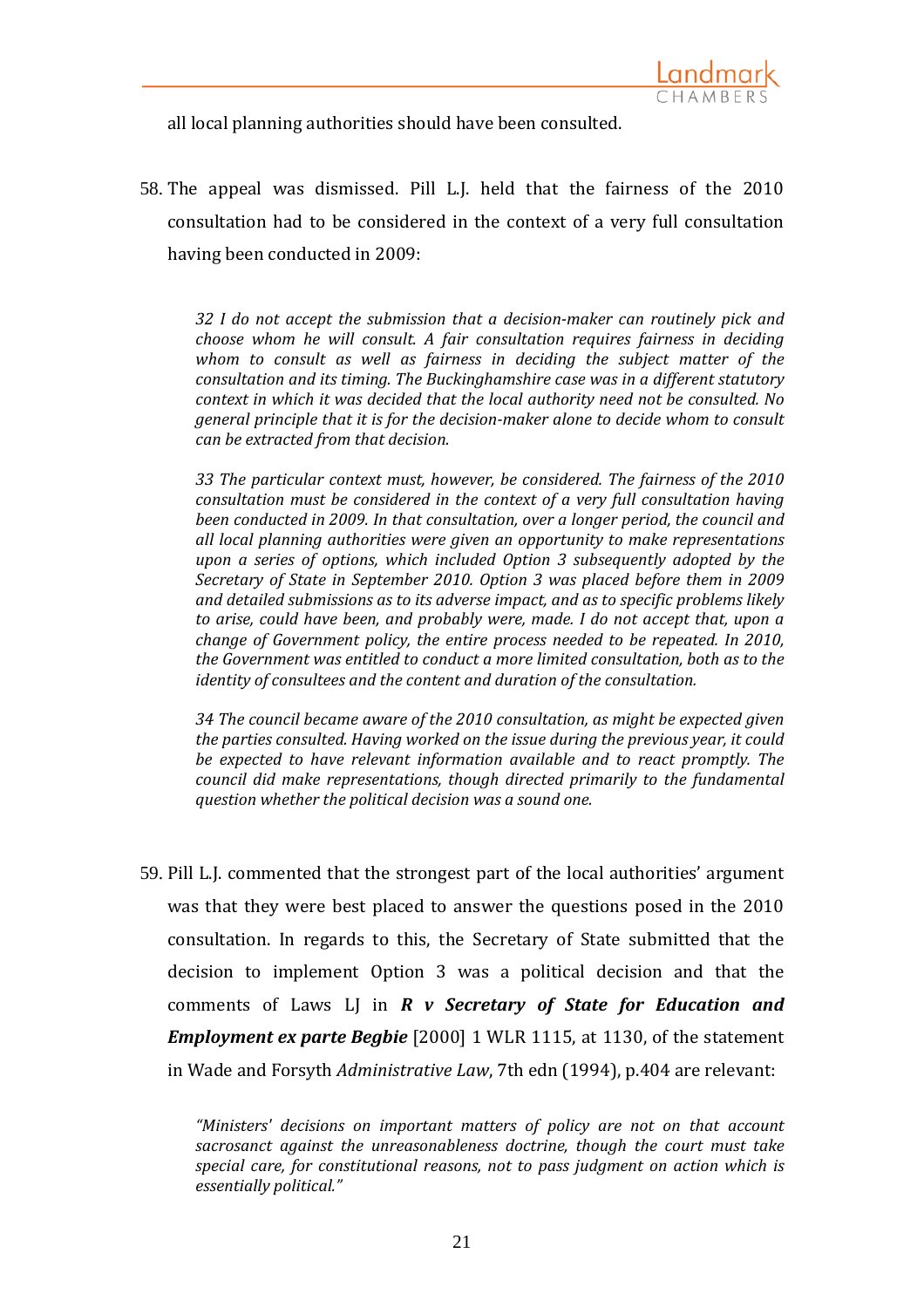

Laws LJ added, at page 1131C:

*"The more the decision challenged lies in what may inelegantly be called the macro-political field, the less intrusive will be the court's supervision."*

60. This submission was accepted:

*36 The central issue to be decided by the Secretary of State was whether to permit a change of use from a dwelling house to a HMO without the need for planning permission. That required what was, adopting the expression of Laws LJ, a macropolitical decision. It was to be taken and implemented, it was stated, unless "significant issues" or "significant new problems", the expressions used in the Ministerial briefing, arose during discussions with key stakeholders. It appears to me from Ms Turner's evidence, and the questions posed, that the consultation was conducted mainly as a public relations exercise because implementation of Option 3 "would have to be sensitively handled." It was still capable of being fair. The possibility was left open, in the framing of the questions, that significant issues would arise which required further consultation. The council has been unable to identify any such matters and I am not persuaded that they existed.*

61. Overall, Pill L.J. at [38] summed up the position as follows:

*"That recent and comprehensive consultation in 2009 is in my judgment the key to the decision in the present situation. The Secretary of State was minded to make the orders challenged notwithstanding the strong, articulated objections to them by local planning authorities, of which he was aware. The decision to make them was a political decision which the Secretary of State was entitled to make. In the circumstances, he was then entitled, first, to make the consultation a limited one and, secondly, to decide that there was no evidence of significant new issues arising, which required fuller consultation."*

62. Consultation also featured among the grounds in the recent *HS2* challenge: *R* 

# *(HS2 Action Alliance & others) v. Secretary of State for Transport* **[2013]**

**EWCA Civ 920**. Three particular complaints were made:

- a. It was unfair to consult on the principle of HS2 without publishing the details of the route for Phase 2.
- b. The decision to reject an alternative put forward by the objectors (which involved optimizing use of the existing WCML) was based on reports from Atkins Consulting and Network Rail on which the objectors had never been given the opportunity to comment.
- c. The SoS had failed to consider part of the objector's consultation response.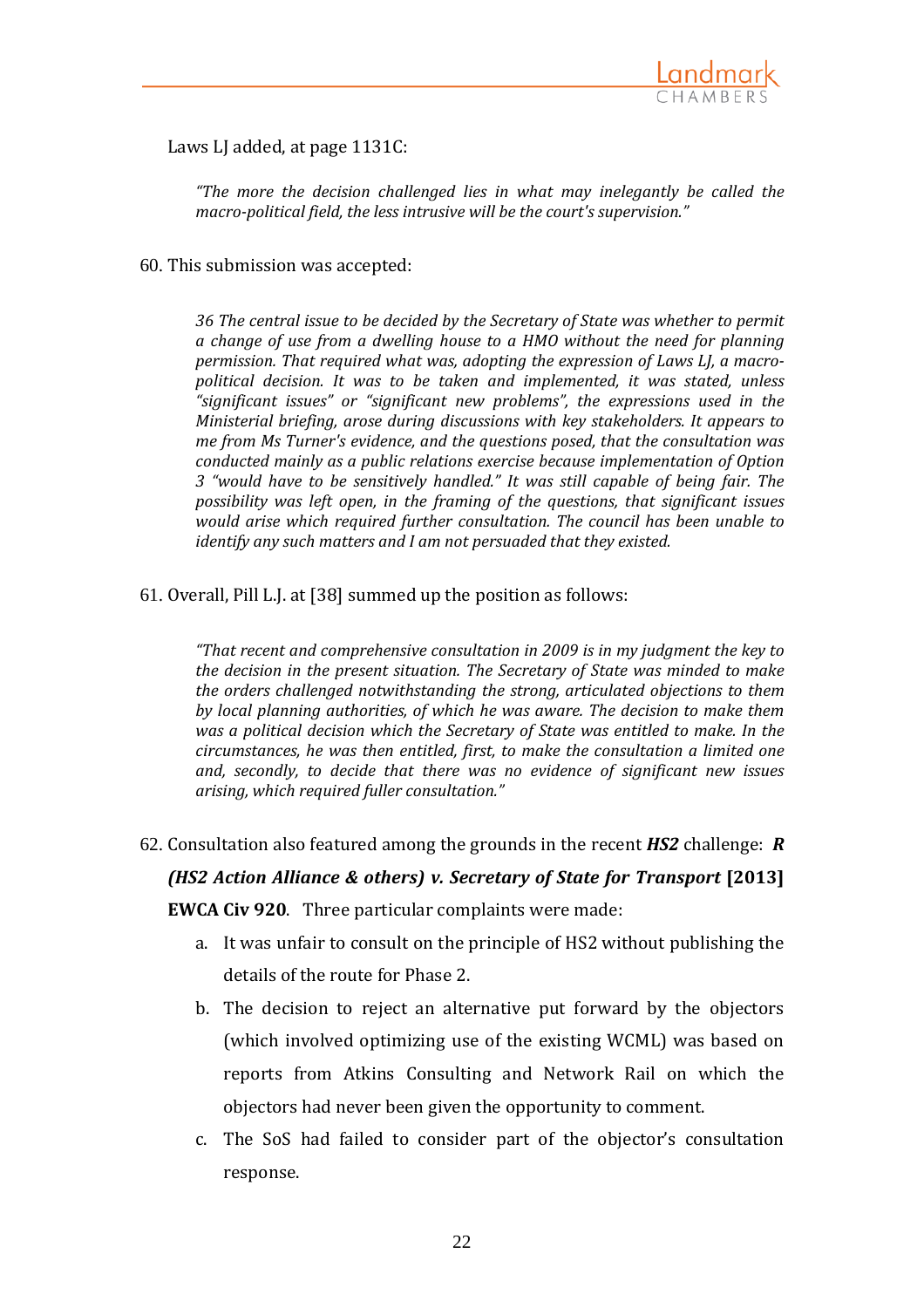

- 63. The first of these was rejected on the simple basis that, since it was perfectly lawful to consult on the principle of a proposal before consulting on detail, there was no reason why the SoS could not consult on the principle of HS2 and the detail of Phase 1, but leave the detail of Phase 2 to a later date. This was so even though knowledge of the detail was likely to affect the nature and degree of opposition to the principle. That fact did not make the process so unfair as to be unlawful.
- 64. The second limb was also rejected, since the issue of commuter capacity (which was relied on by Atkins and Network Rail) had been set out in the original consultation document. The Court of Appeal said it should have been obvious to consultees that any alternative proposal involving use of the existing lines would need to address this.
- 65. In relation to the third limb, it was common ground that, due to an administrative oversight, a 10-page consultation response was not included in the summary of consultation responses prepared for the SoS, and was therefore not taken into account in reaching the decision on HS2. At first instance, Ouseley J had said that on the face of it, this was unfair, but that all the important issues raised in the document had in fact been considered by the SoS. There was nothing else in the response which "had the potential to tilt the balance in favour of the hub option".

### **Fairness**

66. In *R. (on the application of Tait) v Secretary of State for Communities and Local Government* [2012] EWHC 643 (Admin) the Claimant appealed against a decision of an Inspector upholding an enforcement notice. In the course of the appeal, the Claimant had received a letter from PINS stating that an accompanied site visit would be undertaken and that if she failed to attend the site visit might proceed in her absence. The Claimant stated that she had notified the Inspector that she would not be available on the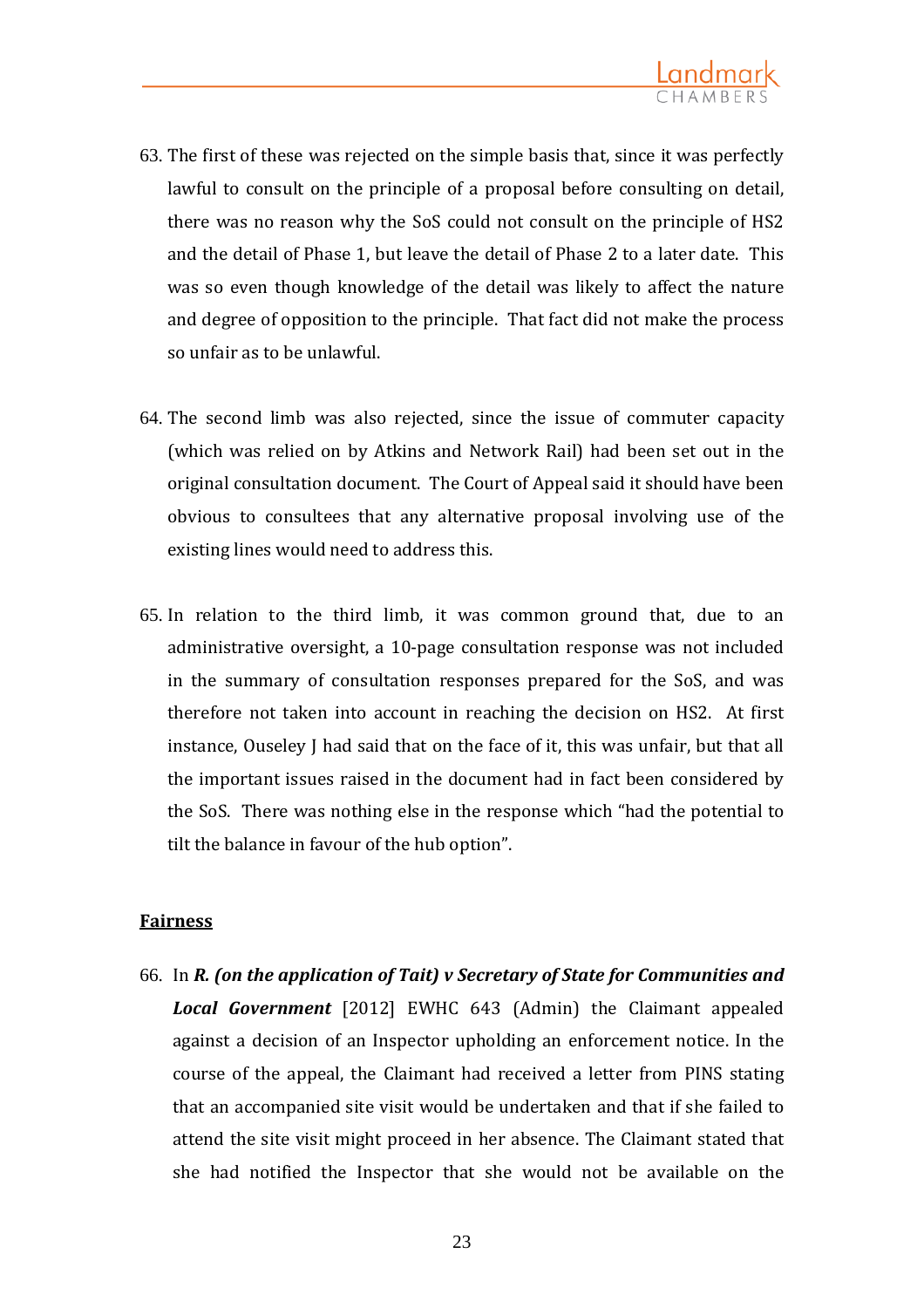specified date and had understood that the site visit would not be carried out, although as a matter of fact this version of events was not accepted by Vincent Fraser QC (sitting as a Deputy High Court Judge).

- 67. The Inspector carried out the site visit, in the Claimant's absence, on the date specified in the letter together with a representative of the local planning authority. The enforcement notice was upheld, subject to variations.
- 68. One of the Claimant's grounds was that the site visit should not have been carried out in the presence of a local planning authority representative when she was absent. After considering PINS guidance, the letter sent to the Claimant, and existing case law, it was found that it was *"clear practice"* that when an accompanied site visit is undertaken there must be representatives from both parties and that the Claimant had a legitimate expectation that the Inspector would not undertake an accompanied site visit in her absence
- 69. The Judge then considered whether the Claimant had suffered any prejudice from the accompanied site visit, undertaken in her absence and held that there was as matters were raised during the visit on which the Claimant might have wished to express a view. However, importantly, it was held that there was no need for the Claimant to demonstrate actual prejudice:

*"70 However, I am not convinced that there is a need in actual fact to identify any particular prejudice in matters such as this. The authorities that I have referred to have made it quite plain on a number of occasions that the judge was not convinced that there was any prejudice at all, but still found it necessary in the circumstances of the case to quash the decision, because of course it is most important in matters such as this that justice is seen to be done. The approach that is clearly generally taken is that if an inspector has a conversation about the case with one party in the absence of the other that raises a real risk that justice will not be seen to be done.*

*71 It may be the case that the appellant has not in fact suffered any prejudice as a result of the conduct of the site visit, although as I have indicated I think there is actually some ground for saying that she has, but as the authorities to which I have referred demonstrate, that is not the appropriate test. In this case the Inspector undertook an accompanied site visit and discussed the case with the Local Planning Authority's representative in the absence of any representative from the appellant. That fails to accord with the Planning Inspectorate's own guidance, the advice provided in the letter of 16 July 2009 and the various authorities to which I have referred.*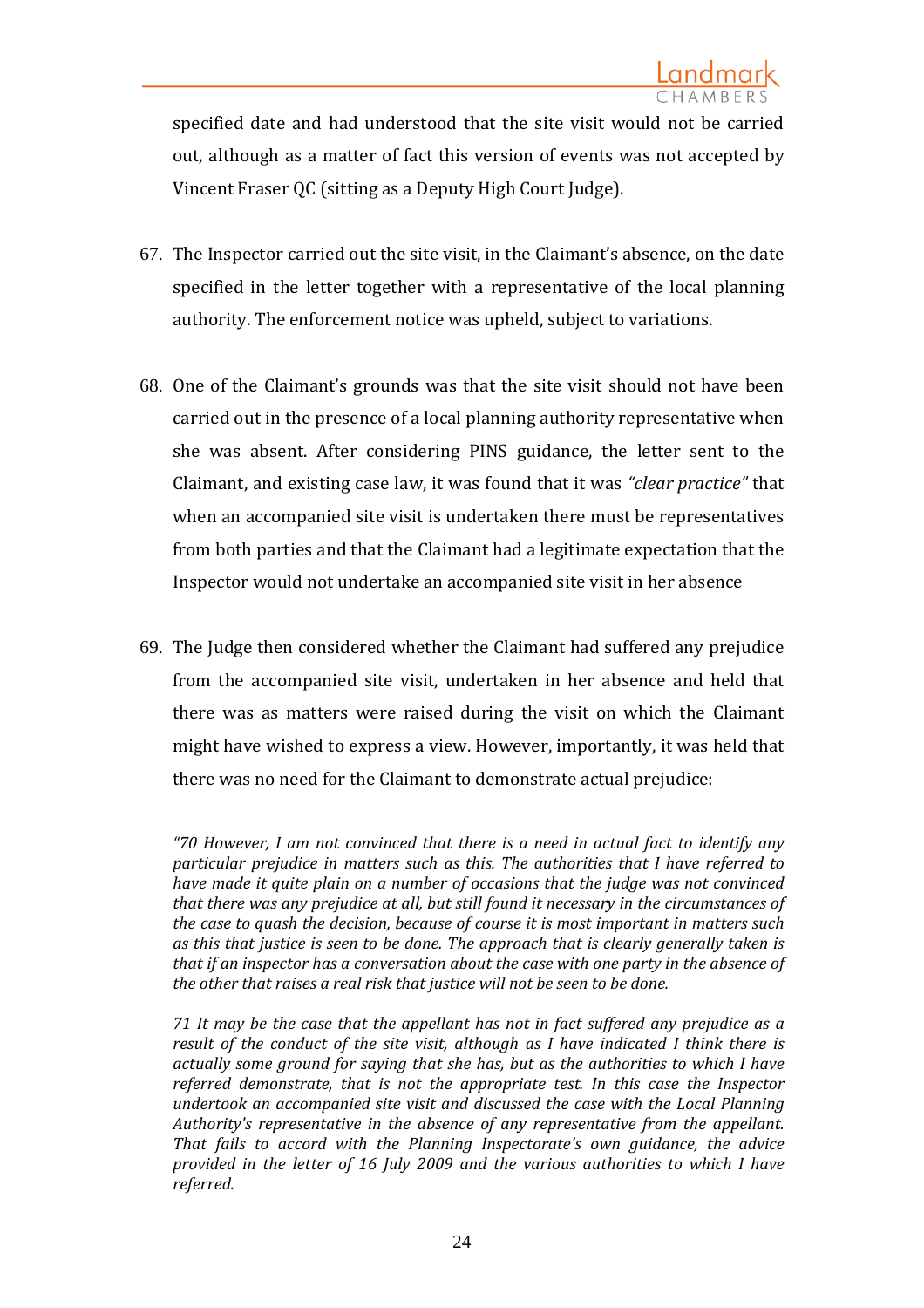

*72 In the circumstances of this case I do conclude that there is at the very least a real risk that the appellant was prejudiced and that an objective observer would conclude that this was not a fair procedure and there was consequently a real danger of bias. In those circumstances, there is a clear error of law in the conduct of this matter and on that ground the appeal is allowed."*

- 70. In *PNH (Properties) Ltd v Secretary of State for Communities and Local Government* [2012] EWHC 1998 (Admin), the applicant applied to quash a decision of an Inspector upholding a refusal to grant outline planning permission for the development of a woodland area, including the building of two dwellings. Permission had been refused on the basis that the development would be detrimental to the overall character of the woodland. On appeal to the Secretary of State, the applicant submitted a s. 106 agreement covenanting to deliver to the local authority a satisfactory woodland management agreement prior to the commencement of development. The Inspector dismissed the appeal on the basis that there was no guarantee that the measures set out in the agreement could be enforced.
- 71. The applicant appealed on the grounds that, inter alia, the Inspector should have raised the issue of the enforceability of the planning obligation on appeal and given an opportunity to respond. The application was refused by Clive Lewis QC (sitting as a Deputy High Court Judge) on the basis that the Inspector had not raised a new point which the applicant could not reasonably have been aware was an issue:

*The Inspector was not, in my judgment, raising a new issue about the enforceability of the planning obligation. There was no obligation on him to go back to the Claimant and point out the deficiencies in the planning obligation that the Claimant had submitted. The Inspector was, in truth, adjudicating on the adequacy of what the Claimant had put forward as a means of achieving benefits which the Claimant said would outweigh any harm. In my judgment, therefore, there was no procedural unfairness in the way in which the Inspector dealt with the planning obligation submitted by the Claimant.*

72. Moreover, it was also held that the Inspector's decision had not depended on the problems relating to the enforceability of the s. 106 agreement. As such,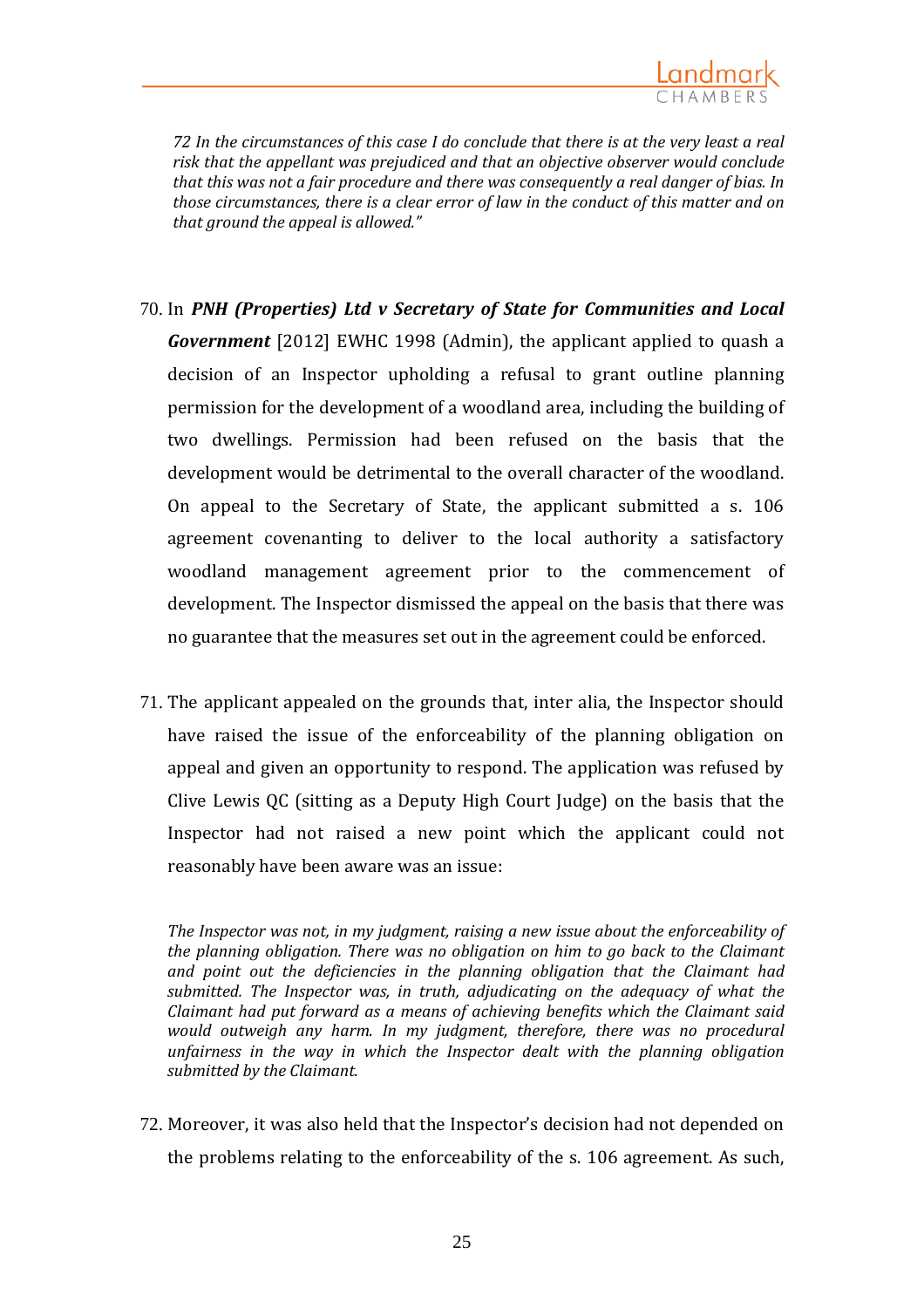even if fairness did require the problems of enforceability to be raised with the applicant, the ground would have failed in any event.

73. Alternatively, the applicant raised a number of discrete complaints about the way in which the hearing was conducted. The Deputy Judge first commented on the nature of the evidence relied upon to support this ground:

*More importantly, the dictated note does not only set out factual material but includes comments made by Mr Leay (see for example, paragraph 12 of the note, which records that the Inspector "indicated (with some disdain it seemed) that the last Inspector was an Architect"). The same is true of the letter of complaint dated 5 April 2011 (after the decision had been published) and which sets out in part the views of the writer on the Inspector's conduct. By way of example, it says that the Inspector "responded dismissively" to the Claimant's argument without recording in fact what was said. That is also the case in part of a third document relied upon, an e-mail of 21 February 2011, sent before the decision was published, where the writer complains that the Inspector "appeared impatient". In dealing with complaints of procedural unfairness, which are based on claims about what an inspector said or did at a hearing or site visit, it is important to separate out the actual facts from comments or the views of one of the parties on those facts. A court can then consider whether the facts show that there was procedural unfairness in the way in which the arguments and evidence of the parties was dealt with.*

- 74. Then, after considering the complaints raised, he found that taken individually or cumulatively, they did not demonstrate any procedural unfairness.
- 75. In *Sea Estates Ltd v Secretary of State for Communities and Local Government* [2012] EWHC 2252 (Admin) the applicant applied to quash the decision of an Inspector dismissing its appeal against the refusal to grant planning permission for a building adjacent to a Grade II listed church. The application for permission had been submitted to the local authority, together with a plan which was subsequently amended on a number of occasions in the course of negotiations with the local authority. The appeal proceeded by way of written representations and was refused because of the effect of the proposed development on the setting of the church and the character of the street. In the course of her decision, the Inspector decided that it was inappropriate to consider the revisions to the plan.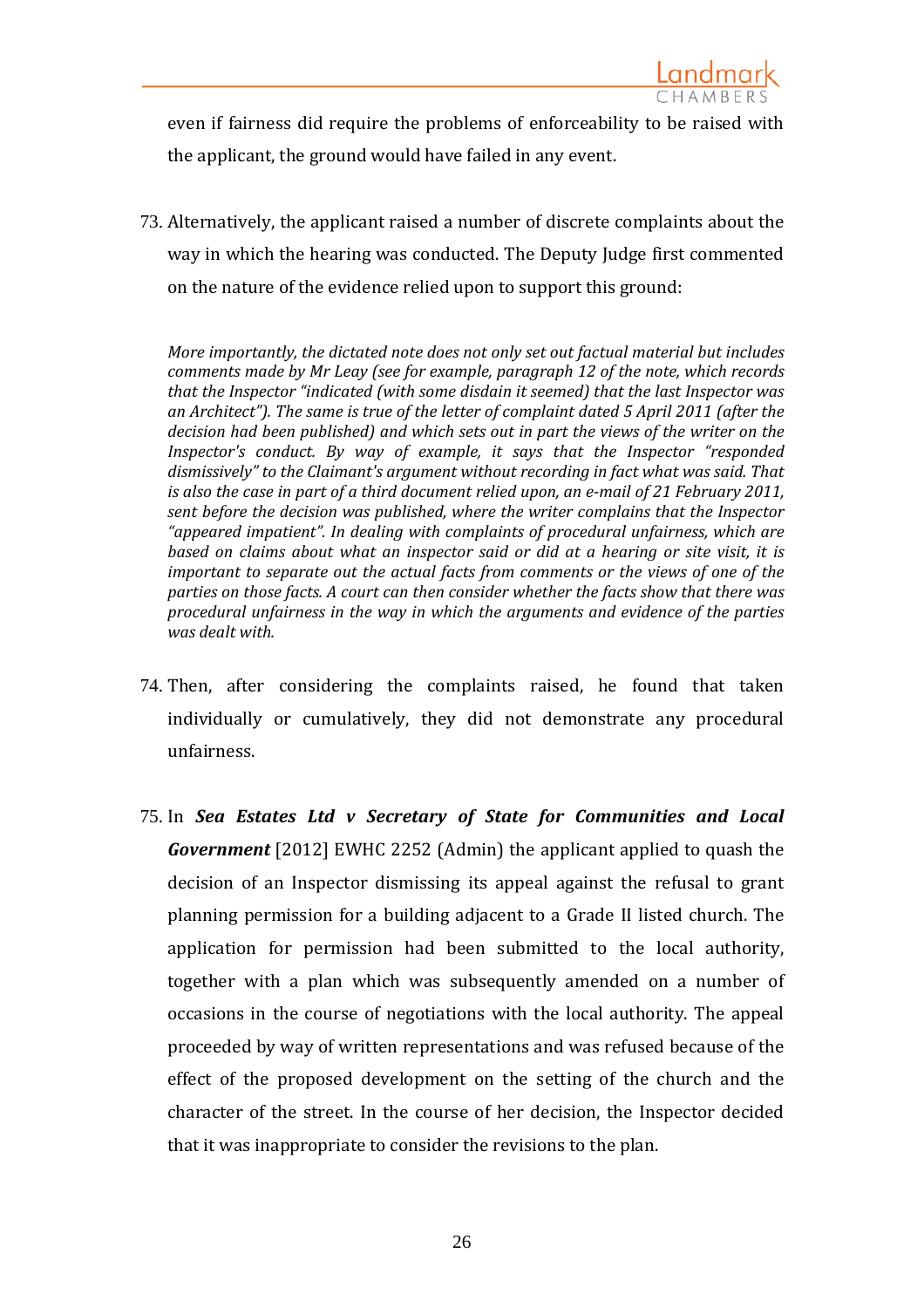- 76. It was argued by the applicant that the Inspector had erred in refusing to consider the revisions to the plans in reaching her decision. However, since the local authority had refused permission based on the original plan it was held that there was no merit in arguing that the Inspector refused to consider amendments to the plans that were properly before her.
- 77. It was also said that it was procedurally unfair to consider the appeal on the basis of written representations rather than in an oral hearing. This argument was also unsuccessful:

*40 Ground three is a complaint that there was no oral hearing. The Claimant's request for an oral hearing was considered by the Secretary of State. A decision was made for the appeal to be conducted by written representations as provided by [section](http://login.westlaw.co.uk/maf/wluk/app/document?src=doc&linktype=ref&&context=4&crumb-action=replace&docguid=I1270F110E44C11DA8D70A0E70A78ED65)  [319\(2\)\(C\)](http://login.westlaw.co.uk/maf/wluk/app/document?src=doc&linktype=ref&&context=4&crumb-action=replace&docguid=I1270F110E44C11DA8D70A0E70A78ED65) . That decision appears to have been notified on 23 March 2010.*

*41 I am satisfied that, in the circumstances, procedural fairness did not require an oral hearing and that the written representation procedure was appropriate. The main issue was correctly identified in paragraph 5 of the appeal decision. That was an issue that was unlikely to be illuminated by an oral hearing.*

*42 In any event, in the Planning Appeal Form that was advanced to set in motion the planning appeal, the question as to the hearing procedure was answered implicitly with a request for a hearing rather than a decision on the documents, but the question, "Is there any further information relevant to the hearing which you need to tell us about. If so, please explain below," was answered "no" and the space for comment was left blank.*

*43 It seems to me that it is incumbent on appellants if they wish to have an oral hearing to set out in, at least in brief summary, the reasons why.*

78. In *Dudgeon Offshore Wind Ltd v Secretary of State for Communities and Local Government* [2012] EWHC 861 (Admin), the Claimant appealed against the dismissal by the Secretary of State of its appeal against a local authority's refusal of planning permission to build an electrical substation. At the appeal, the Inspector had refused to hear submissions regarding the suitability of alternative sites, and assured the parties that he would not take this into consideration. However, his report commented on the availability of alternative sites as a reason for dismissing the appeal, stating that:

*<sup>&</sup>quot;…there would be substantial environmental consequences and these indicate that planning permission should be withheld. Subject to further assessment, there may be*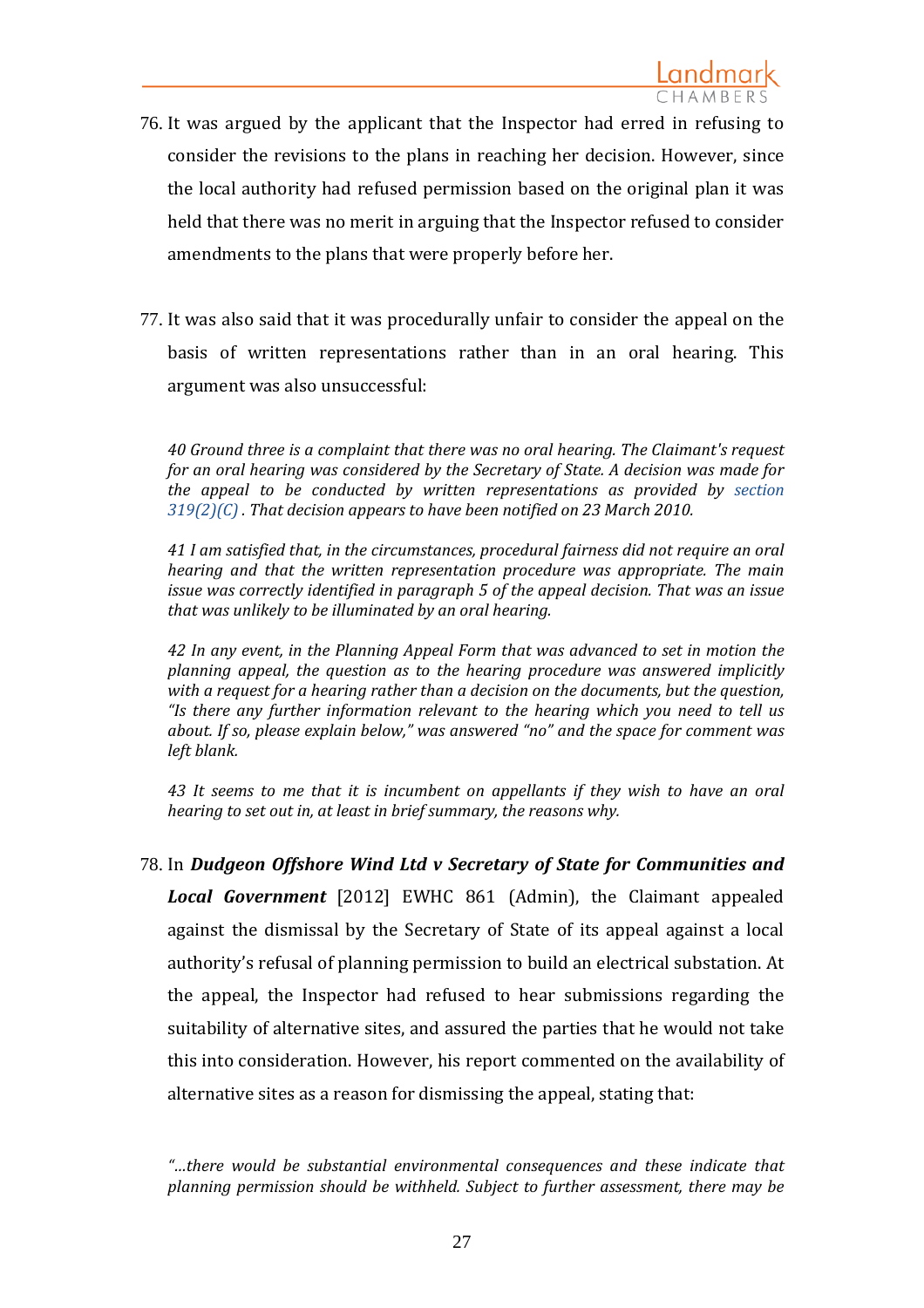

*alternative sites, although at present it cannot be determined that any would necessarily offer more attractive solutions in planning terms. Nevertheless, in current circumstances the possibility of locating an acceptable site elsewhere tells against acceptance of the environmental consequences that would be associated with this particular development at Little Dunham."*

- 79. The question of "alternative sites" was named by the Secretary of State as one of the "main issues" in his agreeing with the Inspector's report and dismissing the appeal. He held that *"there is a possibility of locating an acceptable site elsewhere, and that this tells against acceptance of the environmental consequences, in particular the visual impact on the landscape… that would be associated with this particular location for the proposed development."*
- 80. The Secretary of State argued that in these passages, the possibility of alternative sites was not being weighed into the planning balance in considering the environmental effects of the development. Rather, the Inspector had decided that planning permission should be refused, on the basis of the environmental impact of this site alone. The reference to alternative sites is in the context of considering a possible argument that this was the only site where the substation could be located, notwithstanding the environmental effects. It was said that there was no "substantial prejudice" to the Claimant, in terms of s. 288(5)(b), in not being able to make this argument since it was bound to fail.
- 81. This was not accepted. It was held that there was unfairness to the Claimant in not being able to make submissions on alternative sites. As to whether this had amounted to "substantial prejudice", it was noted that this requirement only applied where there had been a breach of one of the "relevant requirements" in relation to the decision, and that a breach of natural justice alone result in the decision being quashed under s. 288(5)(b):

*The substantial unfairness requirement applies only to limb (ii), a failure to comply with relevant requirements. But a failure to comply with natural justice may also be seen properly as a limb (i) case since the decision maker has no power to act outside natural justice…In any event, it seems to me that where a party has been deprived of*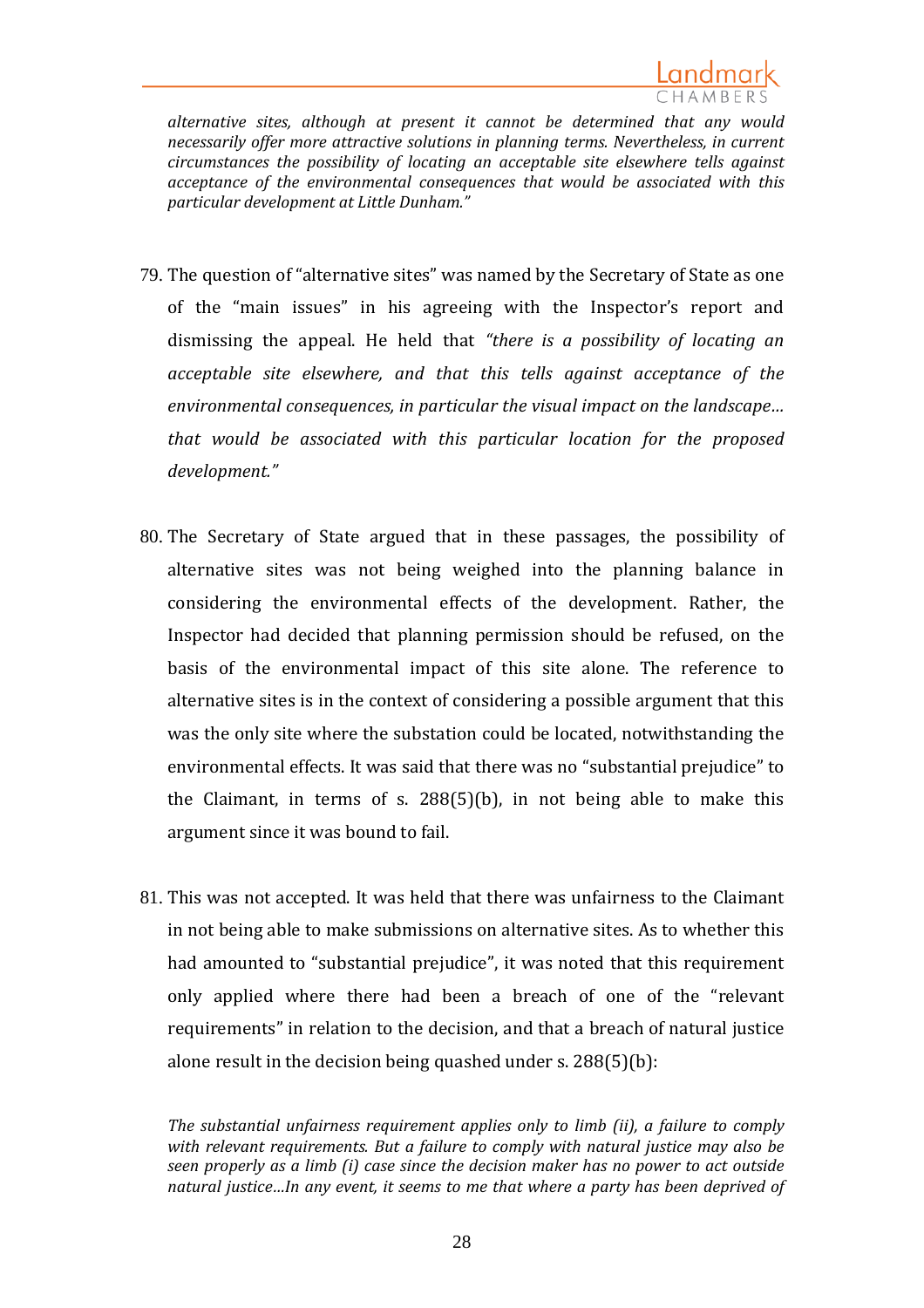

*the opportunity to make representations on a matter which the decision-maker has gone on to take into account, that is itself amounts to a substantial prejudice unless the breach is purely technical or could not possibly have made a difference. It is not necessary for the aggrieved party to show that he would have succeeded on the point or even that, prima facie, he would have done so.*

*…In truth, the Secretaries of State's claimed analysis of the alternative sites issue and its impact is over-sophisticated and fails to dislodge the essential point. The decisionmakers took into account a matter on which Dudgeon was not given the opportunity to be heard. For that reason Ground 1 succeeds and the Secretaries of State's decision must be quashed.* 

- 82. In *R. (on the application of Ashley) v Secretary of State for Communities and Local Government* [2012] EWCA Civ 559; [2012] J.P.L. 1235, the Appellant appealed against the decision at first instance ([2011] 14 E.G. 94 (C.S.)) upholding the grant of planning permission on the basis that there had been no unfairness in the conduct of the planning appeal. In this case, the developer had applied for planning permission for a residential development adjacent to the Appellant's property. The Appellant had objected to the development on the ground that the parking area would result in excessive noise. The application was refused on this basis. The developer appealed, and the appeal proceeded by way of written representations.
- 83. The following sequence of events then occurred:

(1) The developer submitted general grounds of appeal unsupported by expert evidence.

(2) The main parties submitted their statements by the deadline. The developer's statement contained for the first time a copy of a noise expert's assessment.

(3) The main parties' statements were not sent to third parties.

(4) Simultaneously with the deadline for the submission of statements, the deadline for the submission of third party comments on the appeal passed.

84. The Inspector allowed the appeal and granted permission for the development.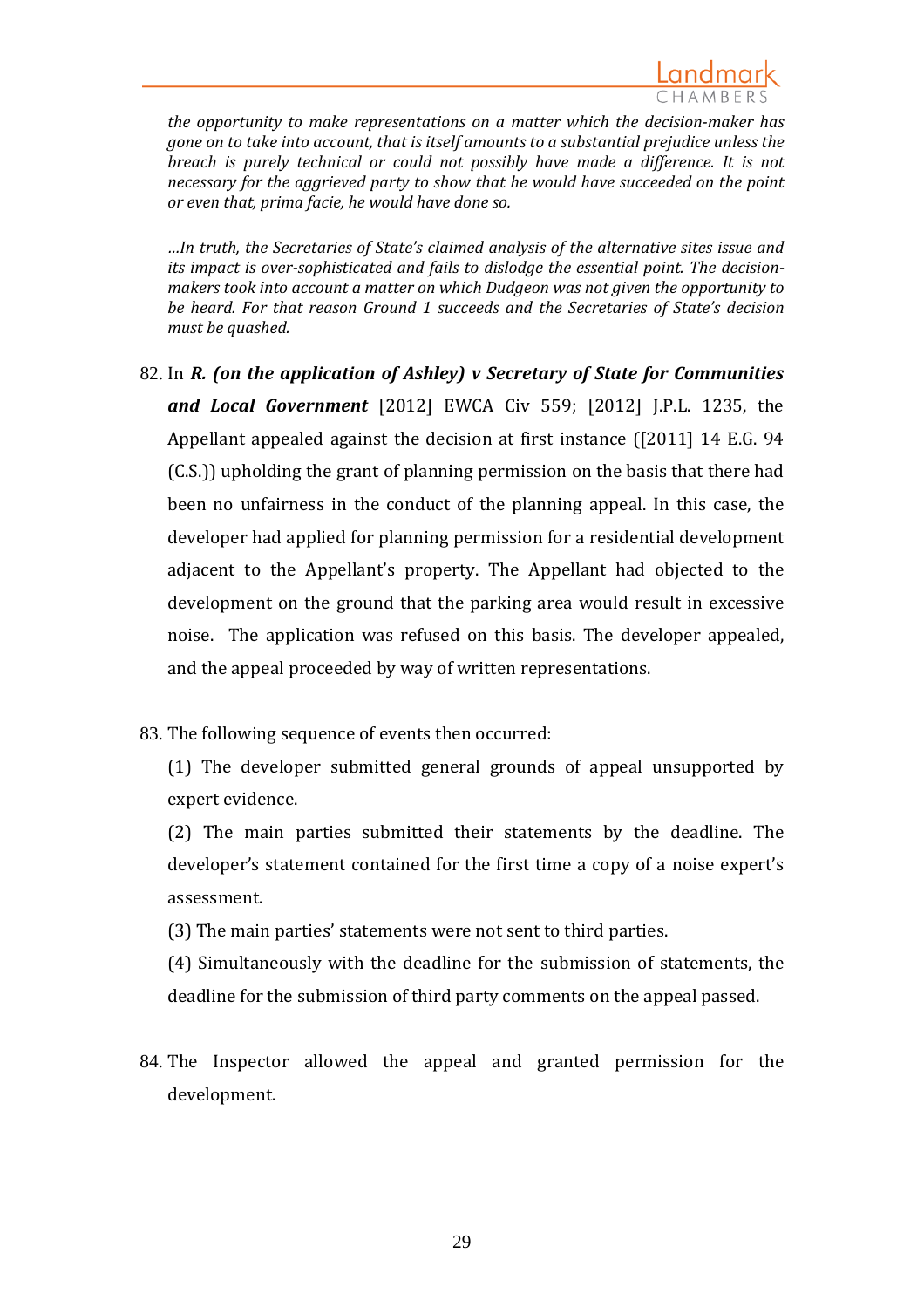- 85. The Appellant sought to quash the decision on the basis that it was contrary to the requirements of natural justice for the appeal to be determined by reliance on expert noise evidence which was produced for the first time in the developer's written submissions, and which was therefore not available to interested parties at any stage of the written representations procedure.
- 86. At first instance, the grant of planning permission was upheld, with Robin Purchas QC (sitting as a Deputy High Court Judge) finding that the Appellant could have found out about the expert report if he had visited the local authority's planning office to inspect the documents that were to go before the inspector in the appeal, and then requested the opportunity to make further representations.
- 87. The Appeal was allowed. Where the written representations procedure was adopted, the guidance strongly discouraged an interested person from making enquiries of a planning officer after the six-week period for representations ended. The Appellant had been told in express terms that any representations made after October 29 would not be considered by the inspector. In those circumstances, the Appellant was not to blame for failing to inspect evidence submitted on the last possible day:

*<sup>32.</sup> I have come to the conclusion that the hearing was, in the circumstances, unfair. My conclusion depends on a combination of circumstances which may occur only rarely. First, a reason for refusal was directed specifically to particular premises, 136 Domonic Drive, to the amenity of which particular attention could be expected to be given during the appeal process. Secondly, the noise issue which was, in the event, crucial, had not been the subject of specific consideration in submissions to the planning board, either by Taylor Wimpey or by the council. Thirdly, expert evidence was neither mentioned nor was it specifically contemplated in the ground of appeal submitted. Fourthly, the written representation procedure had been selected on the assumption that disputed expert evidence was not to be involved in the appeal. The appellant could not be expected to anticipate that such evidence would be crucial to the appeal decision. Fifthly, the appellant was told in terms that 29 October was the "final submission date". The appellant should have been told of the committee report and given an opportunity to respond.*

*<sup>33.</sup> Attractive though the submission is that the appellant had only himself to blame because of his failure to inspect the later evidence at the council offices, he does not appear to me in the particular circumstances to have had that "fair crack of the whip" to which he was entitled (Lord Russell in Fairmount Investments Ltd v Secretary of*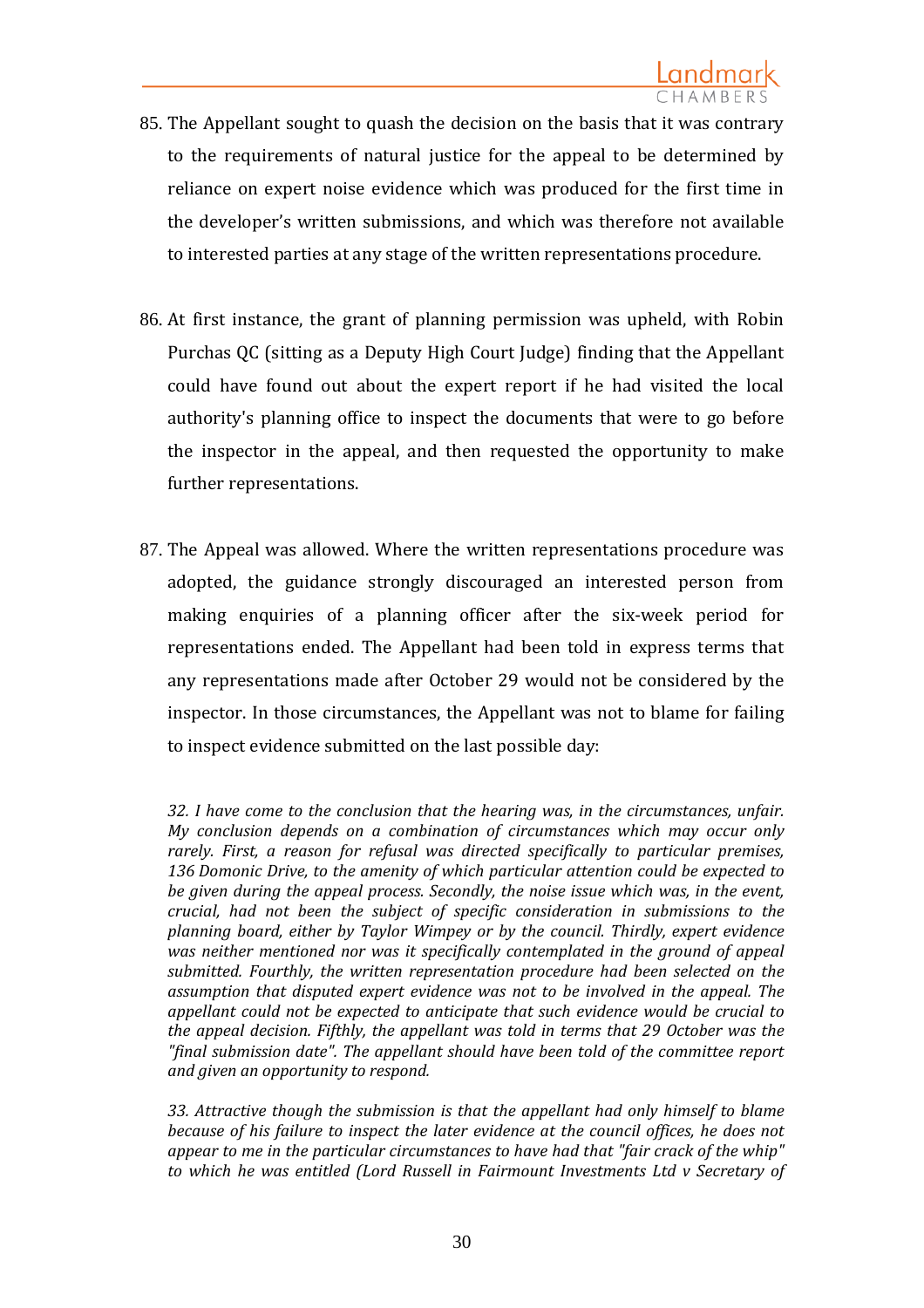

*State for the Environment [1976] 1 WLR 1255). It follows that I respectfully disagree with the judge's finding that it was not unfair to have expected the claimant or the interested parties in the circumstances to have availed themselves of those opportunities; that is the opportunities "to enquire what representations had been made by [Taylor Wimpey] or to inspect the council's file in that respect."*

88. It was also held that the written representations procedure was inappropriate to determine the appeal:

*26. The written representation procedure is designed to enable an appeal to proceed "quickly and fairly" and I emphasise the word "fairly" (paragraph 4.1.1. of the Guidance). The criteria for determining the procedure for a planning appeal is at Annex C of the Guidance, which states that written representations would be the most appropriate procedure if "the Inspector should not need to test the evidence by questioning or to clarify any other matters." It is stated that an inquiry, an alternative procedure, would be the most appropriate procedure, where "evidence needs to be tested", if both "the issues are complex and likely to need evidence to be given by expert witnesses."*

*27. I regard that Guidance as a strong indication that, had challenge been made to the expert acoustic report, a different procedure would have been followed. That view is supported by the Inspector, finding it appropriate to state, at paragraph 18, that he relied on the report "in the absence of any contrary evidence."*

89. Finally, it was recommended that the guidance be reviewed:

*31. It is not necessary to my conclusion but in my respectful view, the Planning Inspectorate's Guidance should be reviewed with a view to preventing the unfairness which, in my judgment, may arise if it is followed. There are circumstances in which, to avoid unfairness, representations by interested parties outside the six-week period will be appropriate. The view I have formed that in the circumstances the procedure followed was unfair is given further weight, in my view, by reference to the Guidance which has a potential for unfairness. The contents of the Guidance may have influenced the Inspectorate when failing to take action in a situation where written expert evidence had for the first time been submitted by the appellant on the last day of the six week period. No action was taken.*

90. In *Cubitt-Smith v Secretary of State for Communities and Local Government* [2012] EWHC 68 (Admin) the decision of an Inspector on appeal was challenged on the basis that he had failed to take into account the views of local residents in reaching his decision. In particular, it was said that the Council's summary of objections received wrongly classified some representations as objections, and that the schedule of correspondence